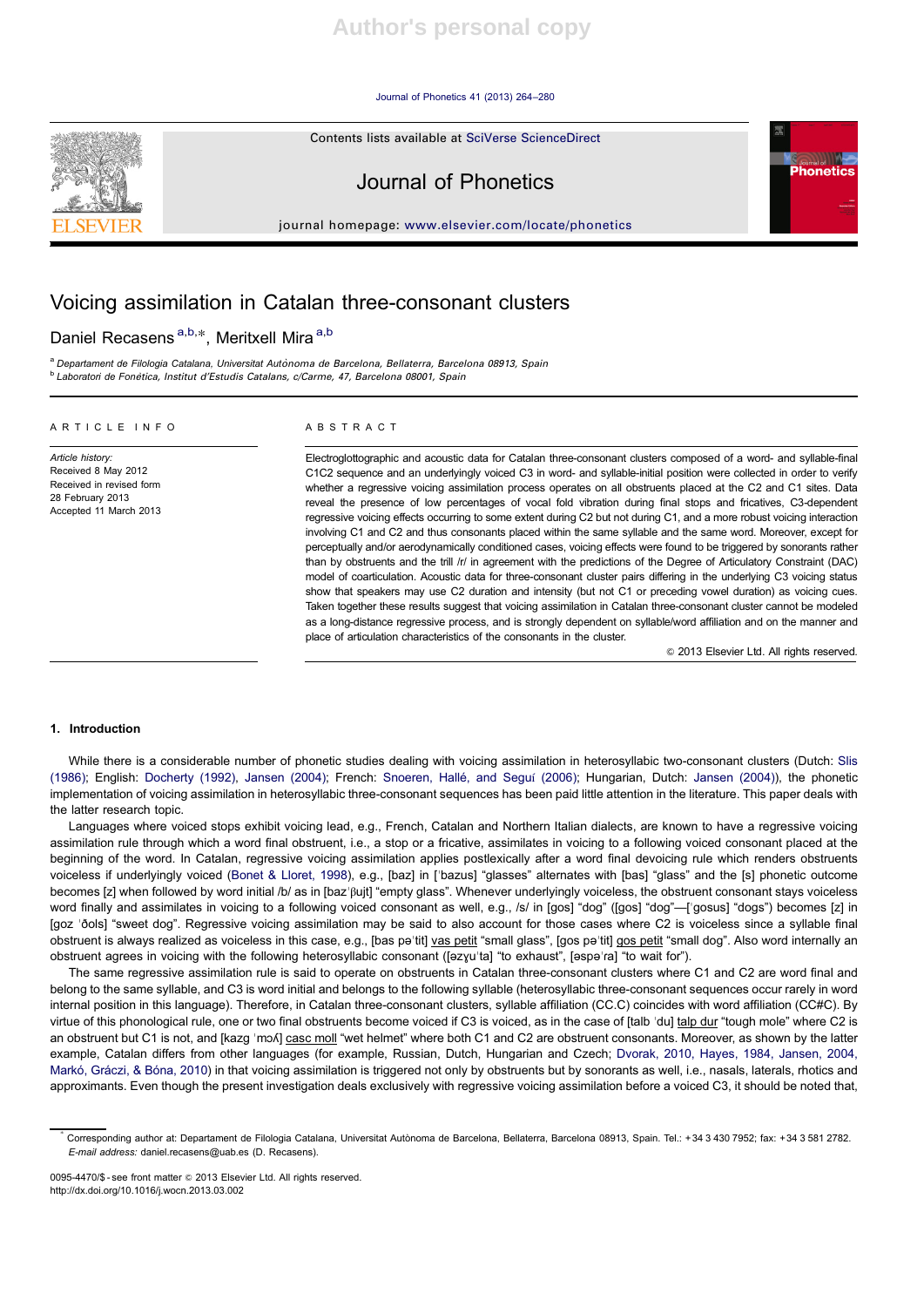### D. Recasens, M. Mira / Journal of Phonetics 41 (2013) 264–280 265

Table 1

| List of three-consonant combinations under analysis. |            |                |                                       |
|------------------------------------------------------|------------|----------------|---------------------------------------|
|                                                      | C1         | C <sub>2</sub> | C <sub>3</sub>                        |
| (a) Clusters with a fricative C2                     |            |                |                                       |
| Obstruent+obstruent                                  | p. t. k. f | s              | b, d, g, m, n, l, $\Lambda$ , j       |
| Obstruent + obstruent                                |            |                | b, d, g, m, n, l, $\Lambda$ , j       |
| Sonorant + obstruent                                 | m, I, r    | f. s           | b, d, g, m, n, l, $\lambda$ , j       |
| (b) Clusters with a stop C2                          |            |                |                                       |
| Obstruent + obstruent                                | s          | p, k           | b, d, g, m, n, l, z, r, $\lambda$ , j |
| Sonorant + obstruent                                 | I, r       | p, k           | b, d, g, m, n, l, z, r, A, j          |

in parallel to two-consonant clusters, obstruents are realized as voiceless before a voiceless C3, e.g., [talp 'tow] talp tou "soft mole", [kask 'tipik] casc tipic "typical helmet". Given that final devoicing operates prior to regressive voicing assimilation and the underlying voicing status of final obstruents is of no concern to the present investigation, those word final obstruents undergoing voicing assimilation in the three-consonant clusters under analysis in this paper will be always transcribed with the voiceless phonetic symbol independently of their underlying voicing status. Thus, for example, underlying /b/ will be represented as /p/ and, therefore, clusters such as /rbg, rbl/ (as in verb gal "French verb" and verb lògic "logical verb") will be transcribed as /rpg, rpl/.

It has been assumed that obstruent voicing in languages where underlying voiced stops exhibit voicing lead and thus a negative VOT is implemented primarily by the presence of vocal fold vibration (Kohler, 1979, 1984). Thus, as a general rule, utterance initial voiced stops show voicing all throughout, as well as voicing before closure onset, in languages such as Catalan, Spanish or French (Solé, 2011). Also, when one considers regressive voicing assimilation in these languages, the expected trend is for final obstruents to exhibit voicing during the entire consonant period or a significant portion of it as, for example, in Russian stop+fricative clusters (Burton & Robblee, 1997) and in French stop+consonant sequences (Snoeren et al., 2006). This scenario is in contrast with that for languages like German or English where voiced stops are regularly voiceless utterance initially (Jansen, 2004; Beckman et al., 2009), and segmental duration may be a more relevant voicing cue than vocal fold vibration for syllable final obstruents, i.e., C1 and vowel duration in English /zC/–/sC/ pairs (Smith, 1997).

A study of ours dealing with regressive voicing assimilation in Catalan two-consonant clusters composed of the word final obstruents /p, t, k, f, s, [/ followed by the word initial voiced consonants /b, d, g, m, n, l, z, r, *k*, j/ does not fully support this assumption, however, since highly variable percentages of vocal fold vibration were found to occur during C1 as a function of speaker and segmental composition of the cluster (Recasens & Mira, 2012). Thus, voicing percentages for C1=/p, t, k/ and for C1=/f, s,  $\beta$  had a mean value of about 60% and 40% respectively, and the corresponding speaker-dependent ranges were 15–90% and 15–60%. These data lead us to conclude that, whenever vocal fold vibration is taken as the signaling voicing cue (see Section 1.2 regarding other phonetic characteristics that may cue the voicing distinction), regressive voicing seems to take place for some speakers but not for others, thus questionning the validity of the regressive assimilation rule. It has also been shown for French that regressive voicing in clusters is phonetically gradient (Hallé & Adda-Decker, 2007).

The voicing data for Catalan two-consonant clusters just referred to calls for a detailed analysis of the intersegmental voicing adaptation patterns in three-consonant clusters where syllable-final obstruents should be less likely to acquire voicing in view of the high intraoral pressure level involved in the production of sequences composed of a larger number of consonants (Westbury & Keating, 1986). A first goal of the present investigation is therefore to study the extent to which word final obstruents assimilate in voicing to the following word initial voiced consonant in Catalan threeconsonant clusters. The Catalan CC#C combinations presented in Table 1 will be analyzed, where C2 is always an obstruent while C1 and C3 may be an obstruent or a sonorant, as in the examples talp dur and casc moll referred to above. In order to formulate the research hypotheses to be explored later on in this Introduction section, it must be noted that in the clusters of interest /r/ is realized as a trill in C3 position and as a more tap-like rhotic in C1 position, and that C3=/b, d, g/ are expected to lenite to the approximant allophones [β, ð, χ] (these symbols will be used instead of [βτ, ðτ, χτ] throughout the paper) after a fricative though a voiced stop realization may also occur (Recasens, 1993, 1996).

In view of the failure for a strong version of the regressive voicing assimilation rule to operate in two-consonant clusters (vocal fold vibration data only), another goal of the present study is to look into the voicing coarticulation effects occurring among consonants placed in different positions in the cluster so as to find out what the patterns of intersegmental voicing organization are. This investigation involves carrying out an analysis of not only the regressive voicing effects exerted by C3 onto the preceding obstruent(s) but also the progressive voicing effects from the C1C2 sequence onto C3, and the effects involving C1 and C2 exclusively (regressive: C2-to-C1; progressive: C1-to-C2).

The analysis of these voicing coarticulation relationships will allow investigating another research topic, i.e., whether syllable and word affiliation (which, as pointed out above, cannot be teased apart in our Catalan consonant cluster data) plays any role in the intersegmental voicing effects that we observe. If it does, voicing coarticulation could take place between consonants placed within the same syllable and the same word rather than across a syllable and a word boundary, and therefore between C1 and C2 rather than between these two consonants and C3. While this hypothesis has not been clearly supported by research on overlap of lingual gestures for consonants in CC clusters (Byrd, 1996), there is some evidence in the literature that the application of certain phonetic or phonological processes is conditioned by syllable affiliation. Thus, acoustic data for /ns/ in American English and Dutch indicate that stop insertion between C1 and C2 is more prone to apply whenever the two consonants are placed within the same syllable than when they are separated by a syllable boundary (Yoo & Blankenship, 2003; Warner & Weber, 2002).

### 1.1. Voicing coarticulation and the DAC model

This analysis of voicing coarticulation will be carried out within the framework of the Degree of Articulatory Constraint (DAC) model of coarticulation which was used for the investigation of voicing adaptation patterns in two-consonant sequences in our previous study. The model, which has been mainly applied to the study of lingual coarticulation (Recasens, Pallarès, & Fontdevila, 1997), is based on the principle that the extent to which consonants resist the coarticulatory effects of other phonetic segments (coarticulation resistance) and exert coarticulatory effects on these adjacent segments (coarticulation aggressiveness) ought to increase with the involvement of a given articulator in their production. Thus, for example, since the tongue dorsum is more actively involved in the production of (alveolo)palatal consonants than in that of labials and alveolars, the former consonants ought to be more resistant to tongue dorsum coarticulation effects from the adjacent vowels than the latter, while at the same time exerting more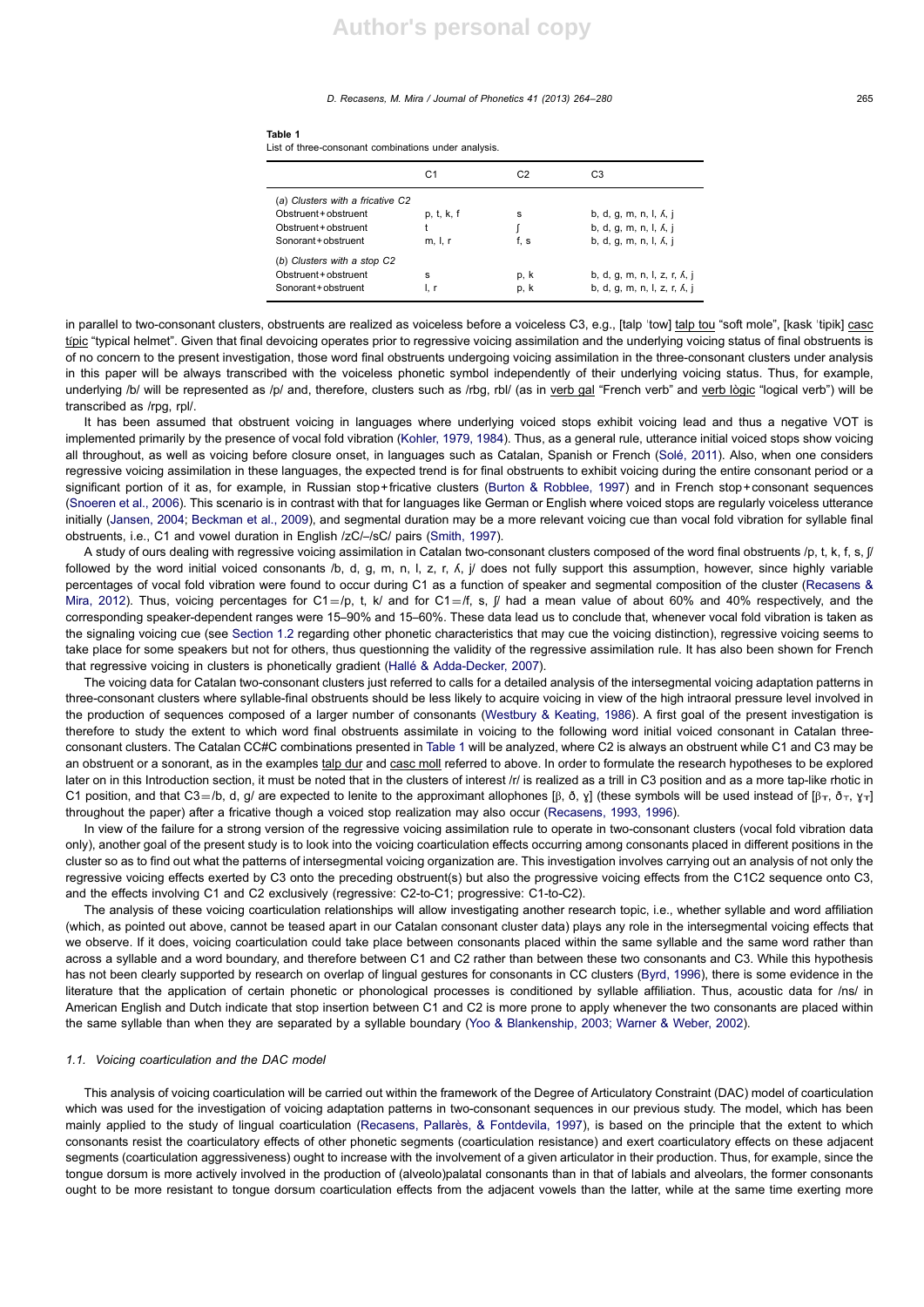prominent coarticulatory effects on the vowels in question. The basic prediction of the model regarding voicing coarticulation is that there should be a positive relationship between: (a) the degree to which a given consonant allows voicing to occur as measured by the percentage of voicing during the consonant, and the degree of voicing resistance, i.e., the extent to which the consonant resists voicing effects from the contextual consonants; (b) those two properties and the degree of voicing coarticulation aggressiveness, i.e., the extent to which voicing is transmitted from one consonant to another. More specifically, consonants which because of their production requirements are prone to exhibit voicing all throughout ought to be most resistant to changes in voicing degree induced by the adjacent consonants and also most aggressive. Thus, for example, sonorants (nasals, laterals) are expected to exert more voicing coarticulation on preceding obstruents (stops, fricatives) than obstruents since they exhibit more voicing and are less prone to devoice across contextual conditions.

Voicing degree and thus voicing coarticulation resistance as a function of the contextual consonants is expected to depend on manner and place of articulation. In agreement with data reported in our previous study, higher degrees of voicing should occur for sonorants excluding the alveolar trill, namely, nasals, laterals and approximants (/j/ and the allophones [β, ð, χ] of C3=/b, d, g/). Lower degrees of voicing should occur for obstruents, i.e., stops (including the allophones [b, d, g] of C3=/b, d, g/) and fricatives, as well as for the alveolar trill. Voicing ought to be thus easier in nasals, laterals and approximants, which are produced with relatively unimpeded airflow. The production of the alveolar trill and stops requires a high intraoral pressure level, and that of fricatives a relatively open glottis (Westbury & Keating, 1986; Ohala & Solé, 2010). Both requirements conflict for voicing.

As for the effect of place of articulation, labial and dental stops are expected to stay voiced throughout to a larger extent than velar stops as the size of the back cavity and the associated degrees of compliance of the vocal tract surface walls increase with closure anteriority (Ohala & Riordan, 1979). In principle, a positive relationship between closure or constriction fronting and voicing degree ought to hold for fricatives as well. However, in contrast with languages where *fil* voices to a larger extent than /s, [/ due to its being more anterior and exhibiting a shorter and weaker frication noise (English; Haggard, 1978), voicing degree was found to be less for C1=/f/ than for C1=/s,  $\beta$  in our study on regressive voicing assimilation in Catalan twoconsonant clusters. We hypothesize that this special voicing behavior may be due to a requirement to preserve the integrity of the labiodental fricative by enhancing its weak acoustic properties in the light of the scarce number of words ending in /f/ in Catalan (there are only about four genuine and widely used Catalan words showing this consonant in postvocalic word final position).

Regarding coarticulatory aggressiveness, voicing coarticulation patterns reported in our study on two-consonant clusters with C1=/p, t, k, f, s,  $\beta$ and C2=/b, d, g, m, n, l, z, r,  $\Lambda$ , j/ were in partial agreement with the DAC prediction that the extent to which consonants cause other adjacent consonants to acquire voicing should vary positively with voicing degree and voicing coarticulation resistance in the triggering consonant. In line with C2-dependent differences in voicing,  $|z|$  and the approximant allophones of  $/b$ , d, g/ turned out to exert more regressive voicing than the trill  $/r$  and the stop allophones of /b, d, g/. Contrary to the initial expectation, however, syllable final fricatives and stops showed much less voicing than expected before the nasals and laterals /m, n, l,  $\Lambda$  (above 80% voicing at C2, less than 45% voicing at C1), and voicing differences as a function of place of articulation for /b, d, g/ did not extend into C1. The presence of little voicing during obstruents followed by nasals and laterals is not in accordance with the regressive voicing assimilation rule. It appears to be due to the need to preserve the pressure difference across the oral constriction for intense turbulence and thus the integrity of the frication noise for fricatives, and to allow for a sufficient intraoral pressure build-up for the generation of a salient burst for stops, which could be impaired if regressive voicing occurred simultaneously with anticipatory nasalization for nasals and with anticipatory tongue front raising for laterals (see Ohala and Solé (2010) regarding this issue). In the light of these results, the present paper will verify whether patterns of voicing degree and aggressiveness in three-consonant clusters conform to those occurring in two-consonant clusters and, in particular, whether nasals and laterals induce less voicing on other consonants than expected.

Attention is to be drawn to the progressive voicing effects. In principle, our expectation is that progressive voicing should be more dependent on mechanical constraints and the on-line state of the articulators than regressive voicing since the latter involves phonemic planning while the former does not. Our previous study on voicing assimilation in Catalan two-consonant sequences reported some progressive voicing effects, i.e., less voicing for an underlying voiced C2 as a function of a preceding fricative than of a preceding stop, which were attributed to a larger amplitude of the devoicing gesture for the former vs latter class of obstruents (see Hoole, 1999). In any case, these progressive effects turned out to be less prominent than the regressive ones, which is consistent with the regressive nature of the voicing assimilation process in Catalan.

### 1.2. Other voicing cues

Another research goal of the present paper is to investigate whether other phonetic characteristics which are more closely related to oral pressure and airflow volume such as segmental duration and intensity may act as voicing cues. If so, it may be claimed that regressive voicing assimilation applies in Catalan though cued by more phonetic parameters than just vocal fold vibration.

While the traditional view is that vocal fold vibration should be the primary voicing cue for obstruents in languages with voicing lead like Catalan (see above), it has been proposed that segmental duration for the target consonant and the preceding vowel may also contribute to signaling the voicing distinction (Martínez Celdrán & Fernández Planas, 2007). In agreement with this possibility, data for two-consonant cluster pairs differing in the C2 voicing status, e.g., /sb/-/sp/, reported in our previous study revealed that regressive voicing assimilation and thus the C1 voicing contrast may be cued not only by vocal fold vibration but by segmental duration and intensity as well. In particular, while underlying voiceless obstruents were longer than their voiced counterparts in C2 position, C1 turned out to be longer before a voiceless C2 than before a voiced C2 in stop/fricative+stop sequences while the opposite trend was found to hold in stop+fricative sequences; moreover, the vowel preceding the cluster was longer in fricative+stop and stop+fricative clusters with a voiced C2 than in those with a voiceless C2. In addition, some speakers produced the C1=/s/ frication noise in fricative+stop clusters more intensely when C2 was voiceless than when it was voiced. These findings are essentially in agreement with the expected outcome for obstruents to be shorter if phonetically voiced than voiceless, for vowels to be longer before a voiced obstruent than before a voiceless one (see Smith (1997) for English and Jansen (2004) for Hungarian), and for fricatives to exhibit a higher noise intensity level and for stops to show a longer burst if voiceless than if voiced (Balise & Diehl, 1994; Zue, 1980; Crystal & House, 1988).

An additional set of sentences including three-consonant cluster pairs differing in the underlying C3 voicing status, i.e., three stop+fricative+stop pairs and one sonorant+stop+fricative pair (see Section 2.1), will be used in the present study in order to investigate the extent to which other phonetic characteristics besides vocal fold vibration cue voicing in three-consonant clusters. The following predictions should hold true: whether underlyingly in C3 position or as a result of voicing assimilation in C1 or C2 position, obstruents ought to be shorter, and show a less prominent frication noise and a shorter burst, if voiced than voiceless; moreover, the vowel preceding the cluster ought to be longer in clusters where C3 is voiced than in those where it is voiceless.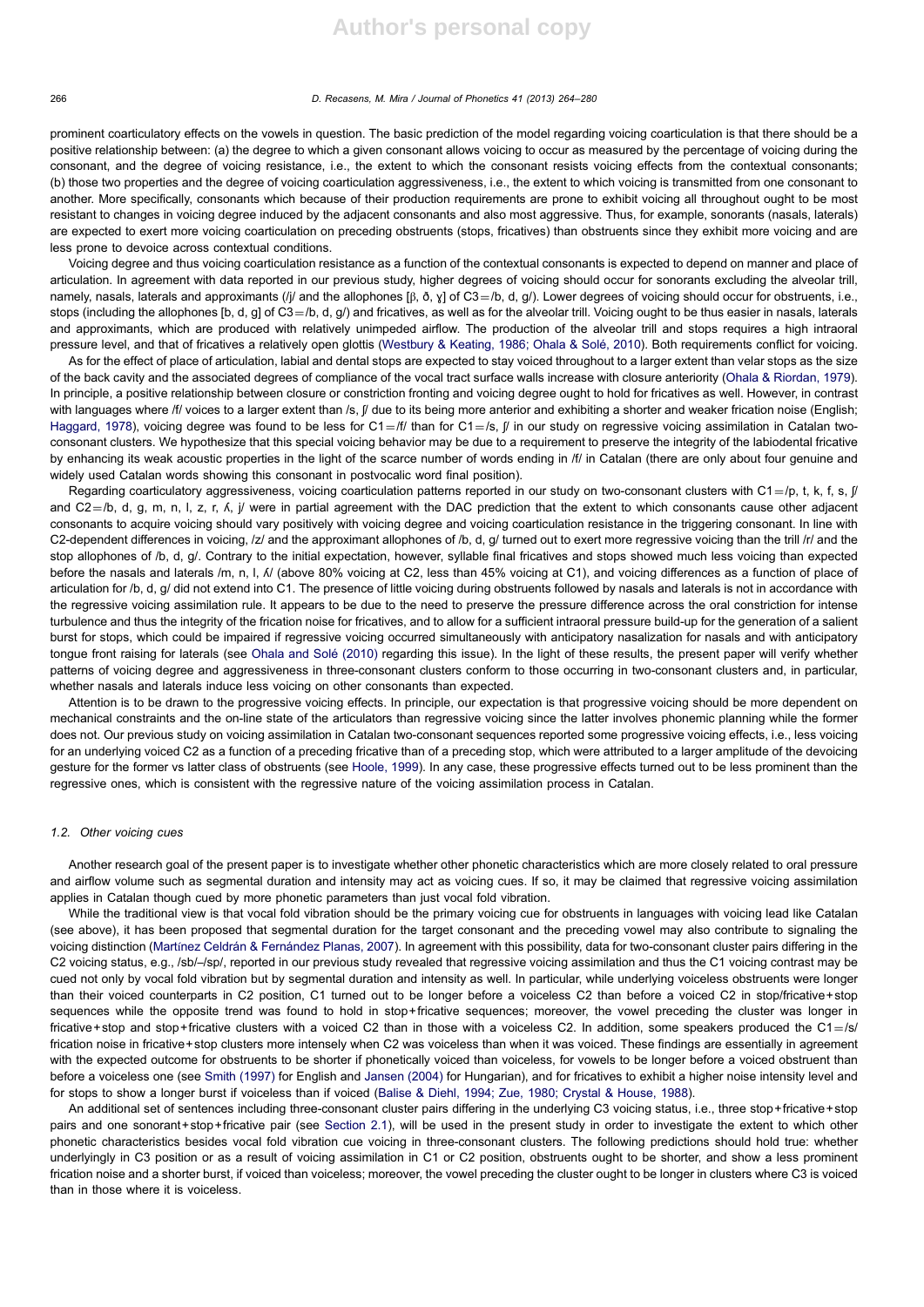### 1.3. Summary of research goals

The present paper seeks to investigate the phonetic implementation of the regressive voicing assimilation process in Catalan CC#C sequences by looking into the extent to which syllable final obstruents are affected by an underlyingly voiced C3 regarding vocal fold vibration and segmental duration and intensity. Other regressive and progressive voicing effects will also be subjected to analysis in order to find out whether a tighter voicing interaction occurs between C3 and the two preceding consonants (as predicted by the phonological regressive voicing rule), or else between C1 and C2 and thus between consonants placed within the same syllable. Electroglottographic and acoustic data will be recorded and analyzed for that purpose. The prediction of the DAC model will be tested that the degree to which consonants influence each other in voicing should depend on the extent to which voicing for the triggering consonant is kept high across contextual conditions. Therefore, voicing aggressiveness should be greater for sonorants than for obstruents and for anterior vs. posterior obstruents, though specific perceptual and/or aerodynamic requirements for stop, fricative+nasal, lateral sequences and for labiodental fricatives may prevent this from being the case. Progressive voicing related to glottal opening is expected to be favored by fricatives vs stops.

### 2. Method

### 2.1. Experimental paradigm

The CC#C sequences subjected to analysis are presented in Table 1. They have been split according to whether the obstruent C2 is a fricative (If, s,  $J$ ) or a stop (/p, k/). The consonant sequences were recorded and analyzed in the seven- to eight-syllable long meaningful sentences listed in Appendix 1. In all sentences, consonants are preceded and followed by a lexically stressed mid or low vowel, and sentence stress falls on the vowel following the cluster. Acoustic and electroglottographic data were recorded simultaneously using the multichannel Kay Pentax system. Electroglottography (EGG), a method which has been widely used for the study of voicing assimilation in the literature (Slis, 1981; Smith, 1997), provides information on vocal fold opening and closing by measuring the change in electrical impedance across the throat, and allows measuring the onset and offset of vocal fold vibration and thus the duration of a given voicing period on glottal waveforms (Rothenberg & Mahshie, 1988). The acoustic data were recorded with a Shure SM58-LCE microphone, and the EGG data with an EGG-2 glottograph from Glottal Enterprises by placing two surface electrodes onto the speaker's neck. Both signals were acquired at 22,050 Hz, and downsampled to 500 Hz for the EGG signal and to 11,025 Hz for the acoustic signal. The same eight native Catalan speakers who took part in the study on voicing assimilation in heterosyllabic CC combinations, i.e., five women (MA, EV, PE, LO, and VA) and three men (DR, MO, and SO) of about 25–55 years of age, read all sentences eight to ten times each at their normal speaking rate. These informants come from different areas of Catalonia: six of them speak the Eastern Catalan dialect and were born in urban Barcelona (SO, PE) and in other towns and villages (DR, Tarragona; MO, Banyoles; LO, Montblanc; VA, Cadaqués); the remaining two subjects speak Western Catalan and were born in the Baix Urgell region (MA, EV). All CCC productions were expected to conform to the regressive voicing assimilation rule independently of the speakers' dialectal origin. Seven repetitions of each cluster were chosen for analysis. The EGG signal was smoothed using three steps depending on the degree of noisiness of the glottal signal and analyzed using the MatLab script Peakdet 2 according to the criteria described in Section 2.2 (Abadal & Recasens, 2009).

In order to investigate the contribution of other phonetic characteristics besides vocal fold vibration to regressive voicing assimilation in Catalan, acoustic recordings were carried out of a second list of sentences (see Appendix 2), which exhibit the same lexical and prosodic characteristics as those appearing in Appendix 1. All clusters were preceded by a low vowel since this vowel duration was one of the potential voicing cues which was subjected to measurement. The sentence list was read by four out of the eight speakers who took part in the first recording session, i.e., DR, MO, SO and EV, several months after the first recording took place. Sentences include four pairs of three-consonant clusters with a final obstruent differing in underlying voicing, i.e., the stop+fricative+stop pairs /psb–psp/, /tsd–tst/ and /ksg–ksk/ and the sonorant+stop+fricative pair /lpz–lps/. Ten out of twelve repetitions of each cluster were chosen for analysis. This speech material was used for the analysis of C1, C2 and C3 and preceding vowel duration, the acoustic energy of the frication noise for  $C2 = /s/$  and for  $C3 = /s$ , z/, and the duration of the C3 stop burst for the underlying voiceless stops and for their voiced counterparts whenever realized as stops instead of as approximants.

### 2.2. Measurement criteria

### 2.2.1. Segmentation

C1, C2 and C3 onsets and offsets were identified based on visual inspection of simultaneous spectrographic and waveform displays using CSL (Computerized Speech Lab) from Kay Pentax such as those displayed in Fig. 1. Phonetic segments were delimited by the edges of periods of high intensity formant structure in the case of the vowels preceding and following the three-consonant cluster, of low intensity formant structure for nasals, laterals and approximants, of acoustic closure with no available formants for stops, and of a high frequency frication noise for fricatives. Differences in noise frequency and intensity (both lower for /f/ than for /s/ as shown in Fig. 2) allowed determining the boundary between the two fricatives in the sequence /fs/ for all speakers except for speaker LO who therefore contributed no /fsC/ cluster data to the voicing database. The alveolar trill in C3 position was identified essentially by the presence of two short closures separated by a short opening phase, and could be realized much less often with one or three contacts, as an approximant or as a fricative; on the other hand, the preconsonantal rhotic had a single contact as a general rule, and could be realized as an approximant or as a fricative less often by some speakers. Bursts were considered not to be part of stop consonants and could be absent occasionally for a stop C2 followed by another stop; cluster tokens without a visible C2 burst were excluded from analysis since stop duration could not be measured in these circumstances.  $C2 = /b$ , d, g/ were classified as approximants or as stops depending on whether they exhibited weak formant structure with or without some frication noise overimposed or a closing phase and possibly a burst, respectively.

Based on visual inspection of spectrographic displays and on the first author's auditory impression, about 40% of repetitions of the clusters /spC, skC/ and 10% of tokens of /lpC, lkC, rpC, rkC/ had to be excluded from the analysis of the vocal fold vibration data. This happened to be the case whenever C1 was absent (just a few tokens), C2 was absent (38.4% of the time for /skC/, 8–8.5% for /rkC, spC/ and very seldom for /lpC, lkC, rpC/), and /p/ was replaced by /f/ or /s/ and /p/ blended into /f/ in the case of the /spC/ sequences (12.9% and 11.5% of the time, respectively). The frequency of application of these changes varied according to speaker, e.g., speakers MA and DR showed no instances of stop deletion.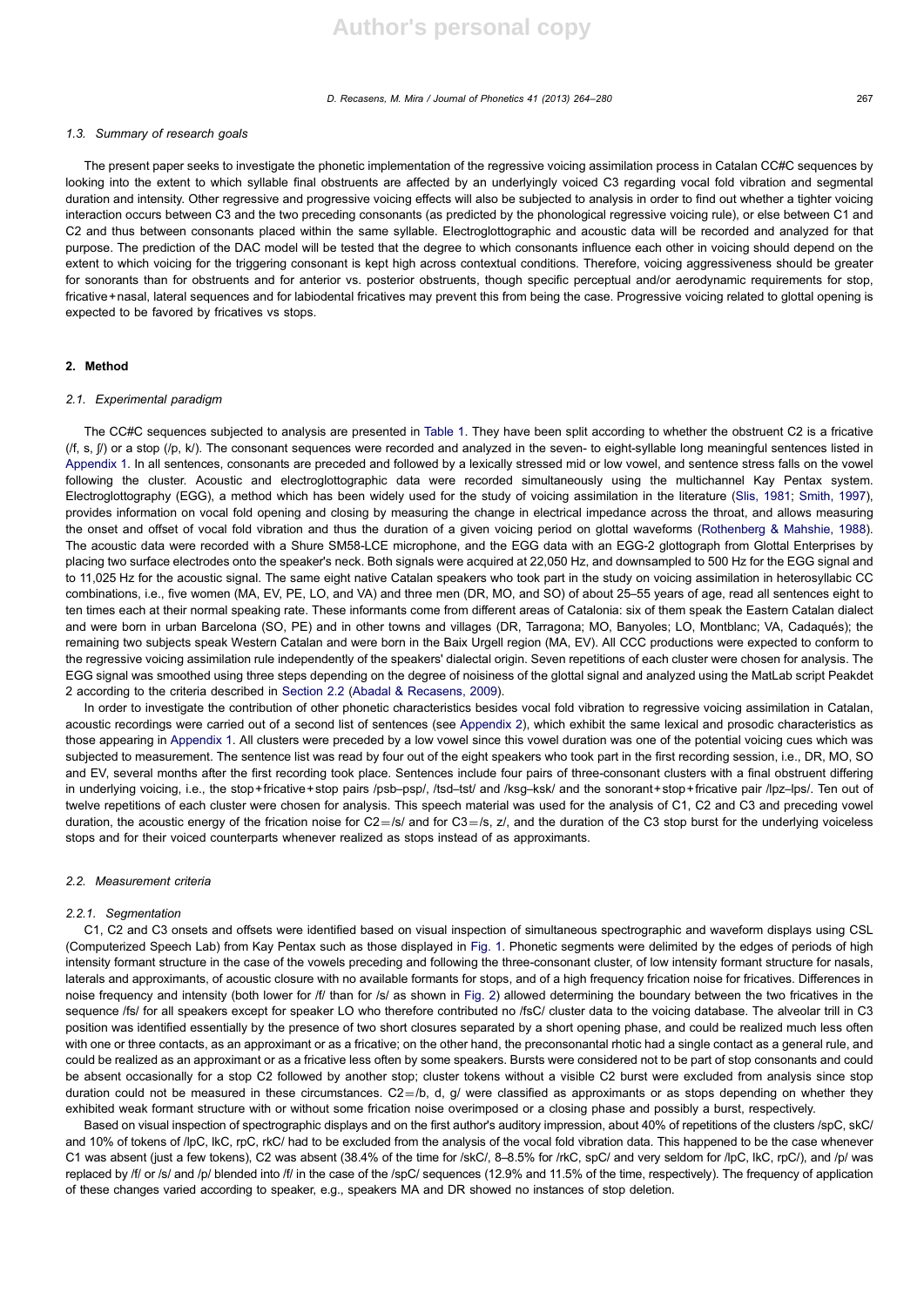268 D. Recasens, M. Mira / Journal of Phonetics 41 (2013) 264–280



Fig. 1. Acoustic waveform (top), glottal waveform (middle) and spectrogram (bottom) for two realizations of the sequence /tstapsmo/ occurring in the sentence 'asseca'ls aquests taps molls' "dry these wet corks" according to speakers MA (left) and VA (right). Vertical lines have been inserted at the onset and offset of the phonetic segments of the cluster /psm/ (in boldface).



Fig. 2. Spectrogram for a realization of the sequence /ʃɛfsba/ occurring in the sentence 'a la cuina hi ha xefs bascos' "there are Basque chefs at the kitchen" according to speaker VA. Vertical lines have been inserted at the onset and offset of the phonetic segments of the cluster /fsb/ (in boldface).

A voiceless period devoid of formant structure occurred often at the boundary between a fricative or a stop C2 and a nasal C3 and, less often, between a fricative C2 and a lateral C3. As shown by the left spectrographic display for the sequence /psm/ in Fig. 1, this period was considered to be part of C3 (see also Docherty, 1992 for similar cases of voicing delay past C1 offset in English fricative+nasal clusters). Formant structure occurs all throughout the nasal in the right graph of the figure.

### 2.2.2. Detection and analysis of voicing

Peakdet 2 was used for identifying the onset and offset of vocal fold vibration. Voicing pitch pulses are identified by Peakdet 2 at each positive peak of the first derivative of the glottal waveform (DEGG), and inserted simultaneously at the glottal closing instant of the corresponding vibration period on the EGG waveform (see Fig. 3). As also shown in the figure, for periods of voicelessness between two periods of continuous voicing, labeling was carried out at the closing state of the last glottal pulse of a voicing period as determined by the last positive DEGG peak, and at the first glottal pulse of the voicing period following the period of voicelessness as determined by its first DEGG peak. This peak picking procedure was applied setting a threshold detection at 25% of the DEGG positive maximum which is slightly below other threshold values proposed in the literature (Rothenberg & Mahshie, 1988). In order to account for the presence of double DEGG peaks, the peak picking procedure was carried out using the barycentre method which weighs the two peaks and takes a temporal point close to the highest peak (Mazaudon & Michaud, 2008). Two or more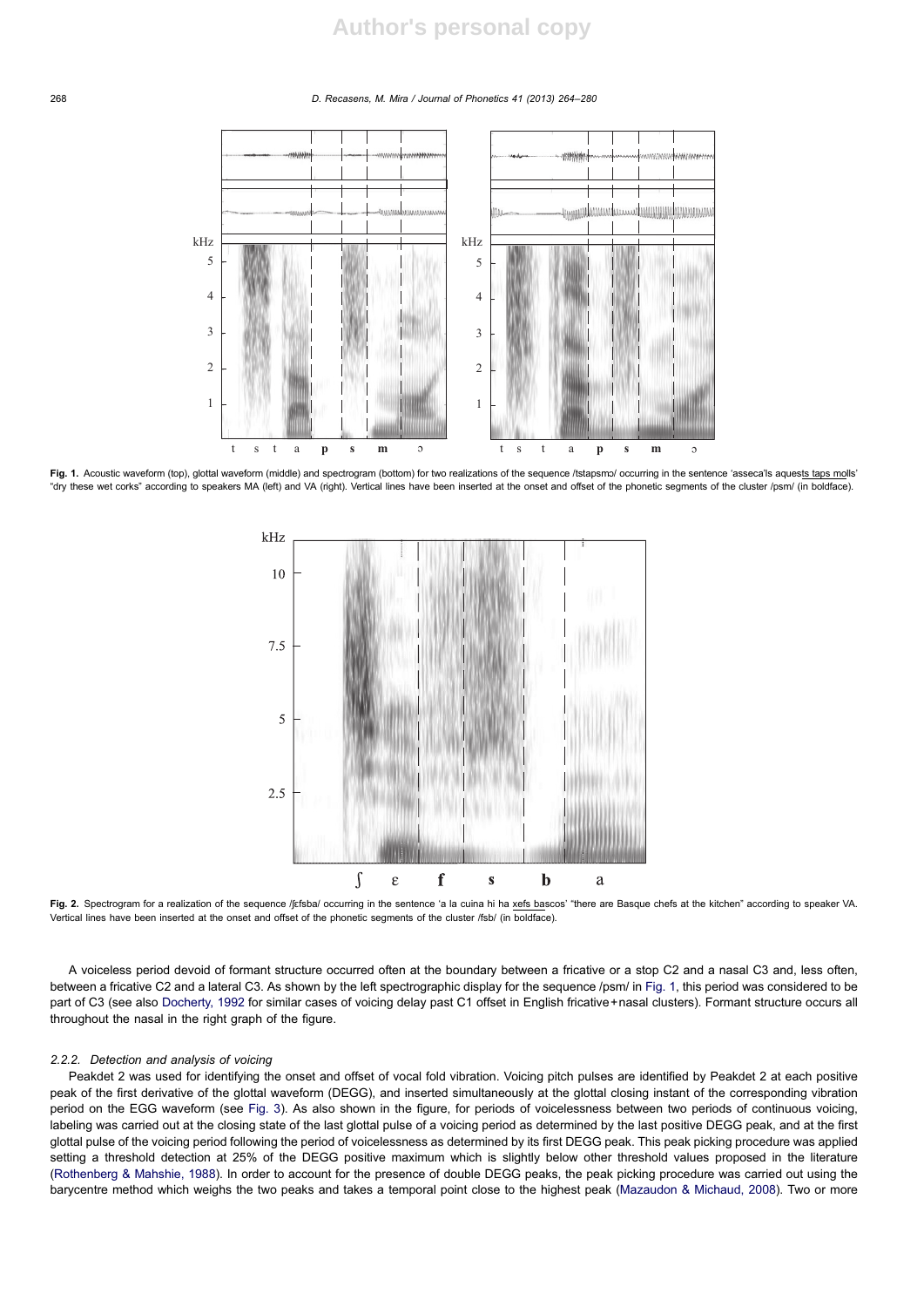

Fig. 3. Identification procedure of the voicing pitch pulses in the glottal waveform using Peakdet 2. Labels are inserted simultaneously at the DEGG positive peaks and the corresponding EGG temporal points. The graph illustrates how voicing offset and voicing onset were determined.

consecutive pulses had to be present for them to be attributed to a voicing period; therefore, isolated glottal pulses surrounded by periods of voicelessness were assigned to a voiceless period.

The present study establishes voicing degrees for each consonant based on the voicing percentages over consonant duration, which is a way to normalize the voicing data across variations in segmental duration which may arise from the presence of different speakers' speaking rates (see for the same procedure Haggard (1978), Docherty (1992), Smith (1997) and Snoeren et al. (2006)). Analogously to these other studies, voicing percentages were computed from the EGG data exclusively while consonant durations were determined acoustically applying the segmentation criteria described in Section 2.2.1.

### 2.2.3. Energy

The absolute energy level of the frication noise was measured at C2 midpoint in the stop +/s/+stop sequences appearing in Appendix 2, and at C3 midpoint in the /l/+stop+/s, z/ sequences. Energy values in dB are obtained by multiplying intensity by duration (Dorman, Studdert-Kennedy, & Raphael, 1977). They were taken with a frequency range 0–11,025 Hz on 15 ms window energy profiles using the energy display of the CSL system of Kay Pentax. In order to normalize the absolute energy differences across speakers and to make sure that the energy measures for the fricative were not influenced by differences in syllable prominence, relative energy values were also calculated for each sequence token by dividing the absolute energy value at the midpoint of the fricative by that at the midpoint of the preceding vowel (Cho, Jun, & Ladefoged, 2002).

### 2.2.4. Voicing degree, and coarticulation resistance and aggressiveness

Voicing degree for a given consonant has been taken to equal the voicing percentage for that consonant at its original location across contextual consonants. Thus, for example, voicing degree for a given C3 was computed by averaging the voicing percentages for this consonant at the C3 position across C1C2 conditions (e.g., voicing degree for  $C3 = /b/$  across the eleven clusters /psb, tsb, ksb, fsb, msb, lsb, rsb, t[b, mfb, lfb, rfb/). Also, voicing degree for  $C2 = /p$  corresponds to the voicing percentage for this consonant at the C2 site averaged across the ten consonants which may appear in C3 position (/b, d, g, m, n, l, z, r,  $\delta$ , j/) and the three consonants which may appear in C1 position (/l, r, s/). To the extent that these voicing percentages have been obtained across contextual conditions, they may be said to reflect the degree to which a given consonant resists the coarticulatory influence of the contextual consonants, i.e., its degree of voicing coarticulation resistance. Regarding the three-consonant clusters under investigation, coarticulatory resistance is most prone to be investigated in positions where consonants are expected to be fully voiced, i.e., for nasals and laterals in all positions and for obstruents in C3 position. In principle, syllable-final obstruents and syllable-initial trills ought to undergo some devoicing by virtue of their aerodynamic requirements irrespective of segmental context (see Section 1.2).

Voicing coarticulation aggressiveness for a given consonant is determined by the voicing percentages computed as a function of the triggering consonant at different cluster sites from its own across contextual consonant conditions. Thus, the regressive voicing effects exerted by a given C3 on C2 and on C1 have been computed by averaging the voicing percentages at C2 and C1, respectively, across clusters composed of all C1C2 combinations and the triggering C3. For example, the regressive voicing effect of  $C3 = /b/$  on a fricative C2 was obtained by averaging the C2 voicing percentages at the C2 site across all eleven clusters /psb, tsb, ksb, fsb, msb, lsb, rsb, t[b, mfb, lfb, rfb/. The stronger the voicing effect, the more the resulting voicing percentage should approach the voicing degree for the triggering consonant. In order to analyze the progressive voicing effects on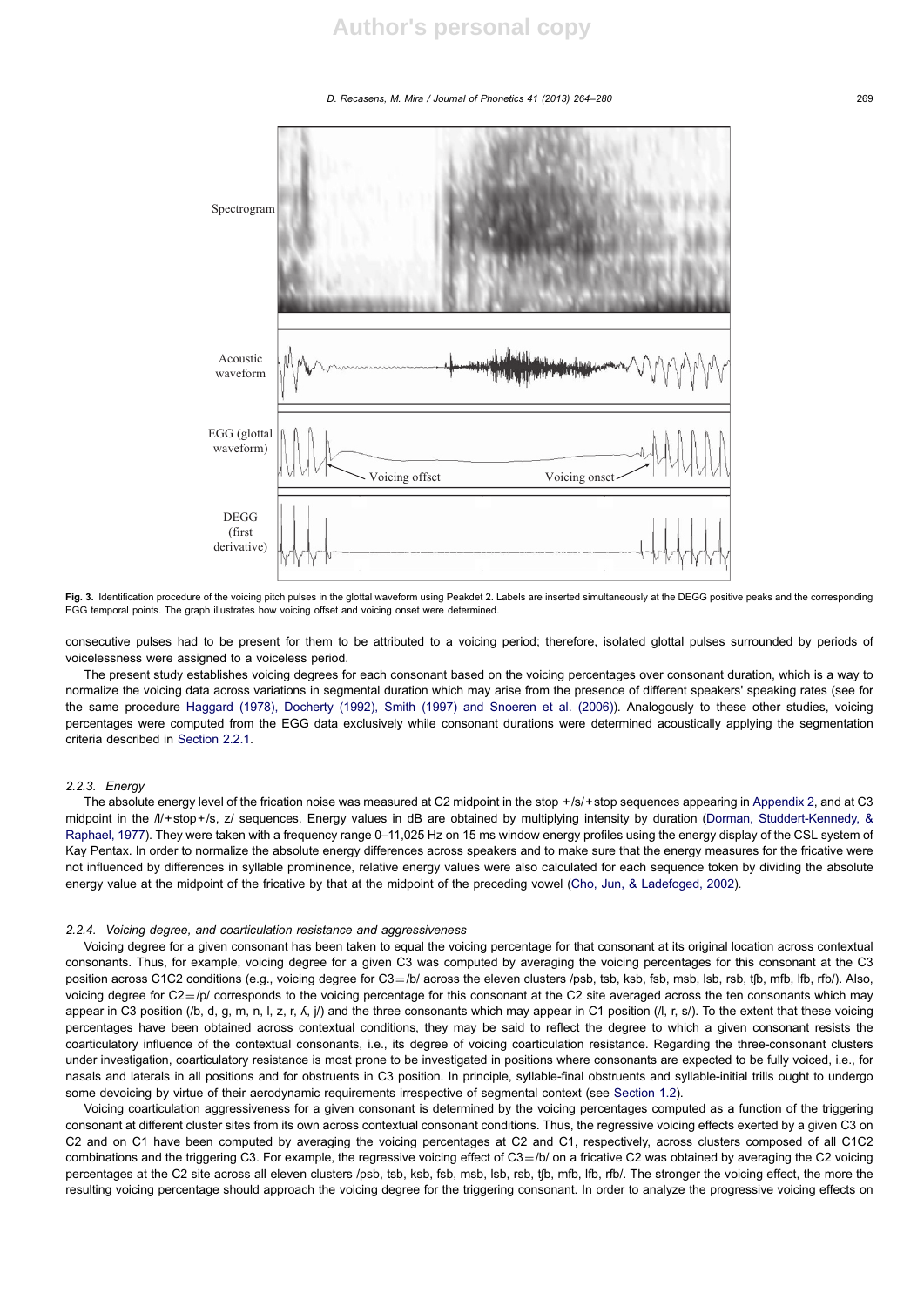C3, on the other hand, the voicing data at the C3 site were averaged for each C1C2 sequence across all C3 conditions, e.g., the progressive effect of /ps/ amounts to the voicing average at C3 across the clusters /psb, psd, psg, psm, psn, psl, psʎ, psj/.

The same methodology was applied in order to elicit the C2-to-C1 regressive and C1-to-C2 progressive effects in C1C2 sequences. Moreover, clusters had to be broken down into smaller groups so as to explore the voicing coarticulation scenarios in several cases. Thus, for example, differences in voicing degree between  $C2 = f/$  and  $C2 = /s/$ , and the extent to which these differences were dependent on C1 and were transmitted to C1, were evaluated using those sequences where the two fricatives were preceded by the same consonants /1, s, r/.

### 2.3. Statistics

In order to explore the patterns of voicing coarticulation resistance and aggressiveness involving the consonants of the clusters appearing in Table 1 and Appendix 1, several statistical tests were performed on the corresponding vocal fold vibration percentages.

Statistical analysis for several voicing effects were performed by means of one-way ANOVAs using the same design in the case of clusters with a fricative C2 and with a stop C2: C3 coarticulation resistance and aggressiveness were evaluated at C3, and at C1 and at C2, respectively, with C3 as factor and factor levels 'b, d, g, m, n, l, K, j' and 'b, d, g, m, n, l, z, r, K, j'; C1 resistance at C1 and C2 resistance at C2, as well as progressive effects from C1C2 onto C3, were tested with C1C2 as factor and factor levels 'ps, ts, ks, fs, ms, ls, rs, tf, mf, lf, rf' and 'lp, rp, sp, lk, rk, sk'. For these and most of the ANOVAs referred to below, eta-squared values reflecting the proportion of variability in voicing percentage explained by the independent variables were obtained.

Differences in coarticulatory resistance among consonants appearing at the initial and medial cluster position, as well as regressive C2-to-C1 effects and progressive C1-to-C2 effects, were also analyzed statistically. As for clusters with a stop C2, two-way ANOVAs were carried out on the C1 and C2 voicing data with the independent variables 'C1' (factor levels 'l, s, r') and 'C2' ('p, k'). Several tests were performed on the C1 and C2 voicing data for clusters with a fricative C2 in view of the fact that /s/, /j/ and /f/ combine with different preceding consonants both regarding number and place and manner characteristics: a two-way ANOVA for the clusters /mf, lf, rf, ms, ls, rs/ with 'C2' (factor levels 'f, s') and 'C1' ('m, l, r') as variables; a twotailed t-test for the cluster pair /ts/-/tʃ/; two one-way ANOVAs for clusters with C2=/s/ (factor levels 'p, t, k, f, m, l, r') and for clusters with C2=/f/ ('m, l, r') with 'C1' as factor.

Statistical tests were performed on the durational and energy data for the clusters listed in Appendix 2. Two-way ANOVAs were run on the V, C1, C2, C3 and the C3 burst duration values in the case of the stop+fricative+stop pairs /psb/–/psp/, /tsd/–/tst/ and /ksq/–/ksk/, with the fixed variables 'C3 voicing' (levels 'voiced, voiceless') and 'C3 place of articulation' (levels 'labial, dentoalveolar, velar'). As for the sonorant+stop+fricative pair /lpz/-/lps/, a one-way ANOVA was also performed on all those dependent variables except for burst duration, with the fixed variable 'C3 voicing'. Absolute and relative noise energy values for the alveolar fricative, i.e., C2 or C3 depending on the case, were analyzed statistically using the same design as above.

All ANOVAs were carried out on mean data across tokens with 'speaker' as a random factor using IBM SPSS Statistics version 19. The statistical model included the main effect(s) and the two-way interaction between two fixed variables whenever available. Pairwise comparisons using the Bonferroni correction were carried out in order to uncover significant differences among three or more levels of those analysis factors which yielded a main effect. In all statistical tests, the significance threshold was set at  $p$ <0.05. A reason for performing univariate ANOVAs instead of ANOVAs with repeated measures was due essentially to the fact that speaker LO did not contribute /fsC/ cluster data (see Section 2.2.1).

### 3. Results

### 3.1. Vocal fold vibration

Both for the clusters with a fricative C2 and for those with a stop C2 listed in Appendix 1, results for voicing degree and coarticulation resistance, i.e., differences in degree of vocal fold vibration among consonants at their own cluster site across contextual consonants, will be presented in the first place (see Sections 3.1.1.1 and 3.1.2.1). Data on voicing coarticulation aggressiveness, i.e., on the extent to which consonants influence vocal fold vibration in consonants placed at other cluster sites, will be reported in the second place as follows: regressive effect of C3 on the preceding consonants; progressive effect of these consonants on C3; regressive and progressive effects between C1 and C2 (see Sections 3.1.1.2 and 3.1.2.2).

### 3.1.1. Clusters with a fricative C2

3.1.1.1. Voicing degree and coarticulation resistance. C3-dependent differences in voicing degree may be seen in Fig. 4 (right graph) displaying voicing percentages for each C3 across C1C2 conditions at the C3 position within the cluster. In agreement with our initial expectations, ANOVAs yielded a main C3 effect (F(7, 49)=14.65,  $p < 0.001$ ) which according to post-hoc tests is related to a greater voicing degree for sonorants than for stops. Further differences conform to the progression the approximant /j/ (97.1%)>the laterals /l,  $\Lambda$ / (85.8–92%)>the nasals /m, n/ (73.8–82.7%)>the stops /b, d, g/, with the labial showing more voicing than the dental and the velar (51.1–66.3%). The percentages for /b, d, g/ include data for both stop and approximant realizations: when split into the two manner classes, voicing percentages turned out to be higher for the approximant realizations [β, ð, <sup>ɣ</sup>] (70–95%) than for the voiced realizations [b, d, g] (30–50%). In order to find out whether the individual speakers' behavior is consistent with the general pattern observed across speakers, C3 voicing percentages for all subjects have been plotted along the vertical axis of Fig. 5 (left graph). Data reveal that, as expected, sonorants (filled symbol) exhibit more voicing than obstruents (unfilled symbol). As noted in Section 2.2.4 and in line with voicing data for the same consonants in other cluster positions, these C3-dependent differences in voicing may be taken to reflect the fact that approximants, nasals and laterals are more resistant to contextual devoicing effects induced by the preceding contextual consonants than voiced stops.

Voicing percentages for C2=/f, s,  $\int$  across C1 and C3 contextual conditions plotted in Fig. 4, middle graph, reveal the presence of little voicing for all three fricatives: voicing ranges are 19.9–29.3% for /f/ and 11.2–41.8% for /s/, while the voicing percentage for /f/ after /t/ amounts to 8%. Moreover, voicing differences among fricatives failed to reach significance for /s/ vs /[/ in clusters with  $C1 = /t/$ , and turned out to be significantly higher for /s/ than for /f/ in clusters with C1 =/m, l, r/ (F(1,35) = 10.81, p<0.002) which is in agreement with data for Catalan two-consonant clusters showing less voicing for /f/ than for /s/ in syllable final position.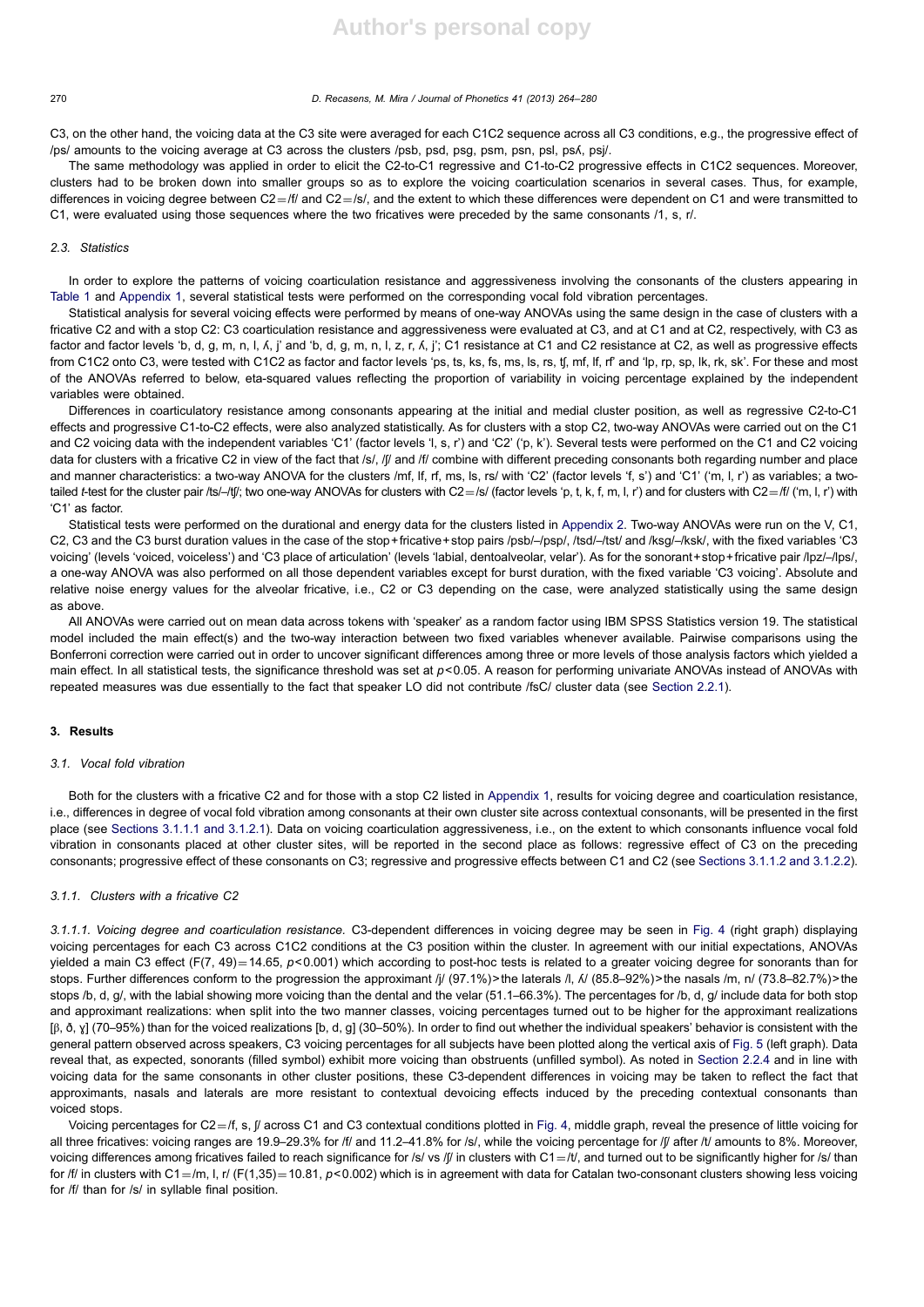D. Recasens, M. Mira / Journal of Phonetics 41 (2013) 264–280 271



Fig. 4. Voicing percentages for C1, C2 and C3 in clusters with a fricative C2 plotted at their cluster location across contextual consonants and speakers. Error bars correspond to one standard deviation.



Fig. 5. Speakers' voicing percentages for clusters with a fricative C2. (Left) Voicing percentages for C3 plotted at the C3 site (vertical axis) against the C2 location (horizontal axis). (Right) Voicing percentages for C1 plotted at the C1 site (vertical axis) against the C2 location (horizontal axis).

C1-dependent differences in voicing degree across C2 and C3 conditions plotted in the left graph of Fig. 4 reveal the presence of low voicing percentages for obstruents /p, t, k, f/ (27.4–44.9%), intermediate percentages for the rhotic /r/ (about 70%), and maximal voicing for the sonorants /m, l/ (89.1–98.8%). These consonant-dependent differences in voicing degree turned out to be significant according to one-way ANOVAs run on all eleven clusters (F(10,69)=29.48, p<0.001), on all seven clusters with C2=/s/ (F(6,41)=29.12, p<0.001) and on all three clusters with C2=/f/ (F(2,14)= 5.23,  $p < 0.020$ ).

Judging from the voicing percentages for syllable final stops and fricatives placed in the C1 and C2 positions, it appears that the degree of voicing for syllable-final obstruents is below 45% which questions the validity of the regressive assimilation voicing rule. Analogously to the scenario for C3 (see above), data on C1 and C2 voicing degree also indicate that voicing coarticulation resistance is higher for sonorants than for obstruents, /r/ falling in between.

Practically all ANOVAs performed on the C1 and C2 voicing data yielded a main speaker effect which, in parallel with the voicing assimilation data for two-consonant clusters reported in our previous paper, turned out to be related to a lesser degree of voicing for speakers from the Barcelona area and for Western Catalan speakers than for Eastern Catalan speakers born outside Barcelona. Voicing percentages were thus minimal for SO (3.64%), EV (4.35%), PE (13.84%) and MA (16.96%), and maximal for VA (42.07%), DR (35.93%), MO (33.85%) and LO (32.21%). Fig. 1 presents a voiceless and a voiced realization of /p/ and /s/ in the cluster /psm/ produced, respectively, by speakers MA (left graph) and VA (right graph). It remains unclear whether the voicing differences among speakers referred to in this section are dialect-dependent or not.

3.1.1.2. Voicing coarticulation aggressiveness. Fig. 6 allows studying the effect of C3 on the degree of voicing in the preceding consonants. The right graph of the figure, which is identical to the right graph of Fig. 4, plots the degree of voicing for /b, d, g, m, n, l,  $\lambda$ , j/ at the C3 position. The two left graphs plot voicing values at the C1 and C2 sites as a function of each C3 averaged across C1C2 sequences. If, as claimed by the DAC model, there is a positive relation between coarticulation resistance and aggressiveness, the voicing differences among consonants in the middle and left graphs should parallel those available in the right graph. Voicing percentages at C2 and C1 were found to vary significantly as a function of C3 (F(7,49)=4.97,  $p$ <0.001; F(7,49)=5.15,  $p$ <0.001) though, according to post-hoc tests, they were associated with higher voicing percentages for /b, d/ than for laterals and nasals and, therefore, did not match those available at C3. Higher voicing effects for lenited vs non-lenited realizations of C3=/b, d, g/ could be traced at C2 when the stop was labial and dental (39% vs 27%; 42% vs 29%) but not when it was velar (29% vs 28%), and did not extend until C1 for any of the three places of articulation. In sum, in agreement with the DAC model, while some consonants allowing for maximal voicing at C3  $(i, i)$ , approximant allophones of /b, d, g/) cause more voicing to occur during C1 and C2 than other consonants, this is not so for nasals and laterals which exhibit high voicing percentages at the C3 site (80–100%) while causing C1 and C2 to show less voicing than expected. Lower eta-squared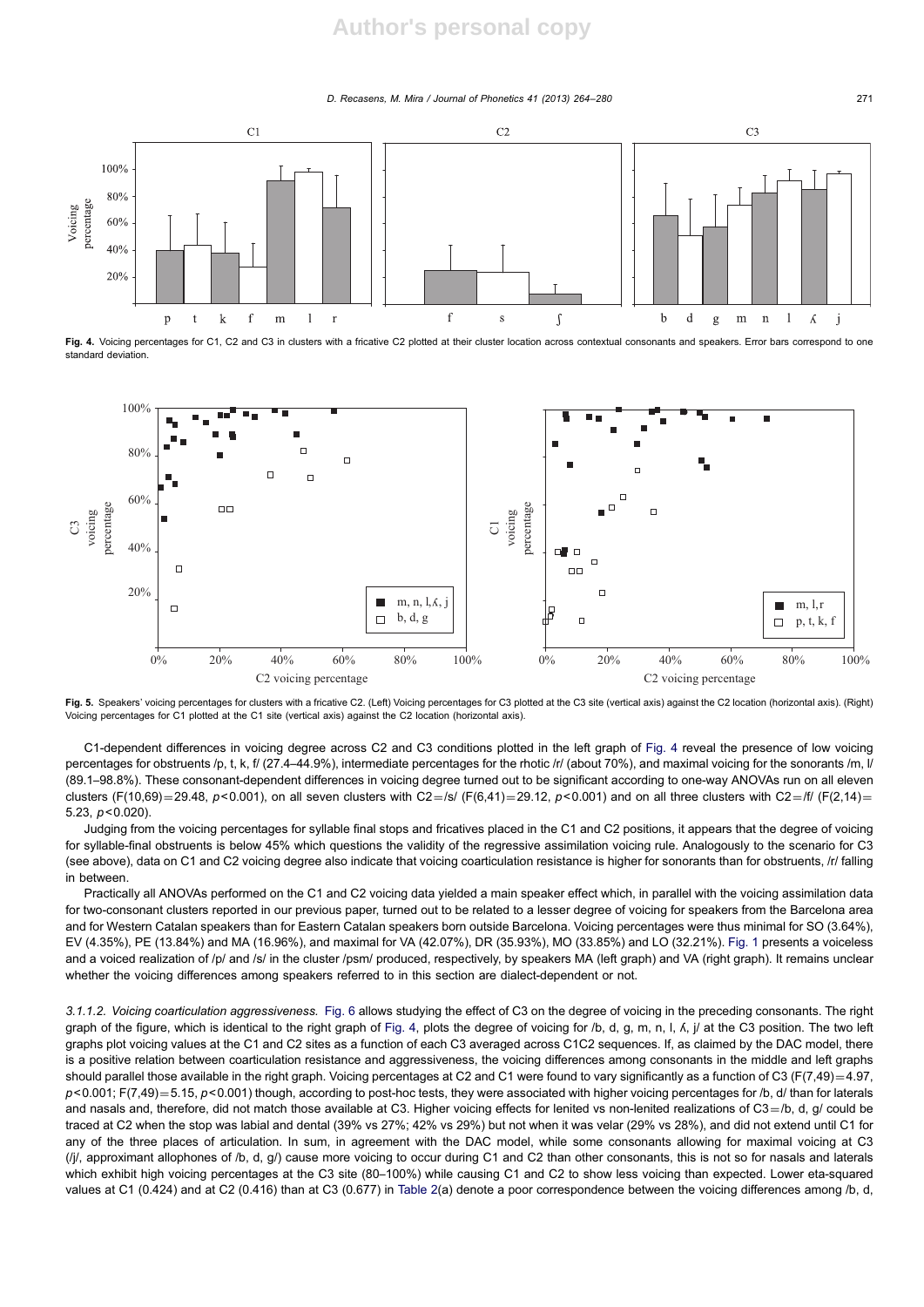### 272 D. Recasens, M. Mira / Journal of Phonetics 41 (2013) 264–280



Fig. 6. C3-dependent voicing percentages at the C1, C2 and C3 sites for clusters with a fricative C2. Error bars correspond to one standard deviation.

#### Table 2

eta-squared values for ANOVAs run on the voicing data for clusters with a fricative C2. Information about whether these values are linked to statistical significance (\*) or not (n.s.) is attached. The fixed or independent variables are presented on the left column and the dependent variables on the three right columns.

|                               | Voicing at C1                                                  | Voicing at C2 | Voicing at C3  |
|-------------------------------|----------------------------------------------------------------|---------------|----------------|
|                               | (a) One-way ANOVA, all C1C2 combinations                       |               |                |
| C <sub>3</sub>                | $0.424$ (*)                                                    | $0.416$ (*)   | $0.677$ (*)    |
| C <sub>1</sub> C <sub>2</sub> | $0.810$ (*)                                                    | $0.527$ (*)   | $0.063$ (n.s.) |
|                               | (b) One-way ANOVA, C1C2 sequences /ps, ts, ks, fs, ms, ls, rs/ |               |                |
| C <sub>1</sub>                | $0.815$ (*)                                                    | $0.558$ (*)   | -              |



Fig. 7. Voicing percentages for all C1C2 sequences at the C1, C2 and C3 sites in the case of clusters with a fricative C2. Error bars correspond to one standard deviation.

g, m, n, l, K, j/ at C3, and at the C1 and C2 sites. Overall, in parallel to findings for two-consonant clusters, the resistance for obstruents to voice before nasals and laterals may be attributed to the need to preserve their phonetic integrity when followed by consonants involving adverse aerodynamic characteristics (see Section 1.1).

In order to investigate the extent to which C3-dependent regressive voicing effects occur during the preceding fricative for the individual speakers, the left graph in Fig. 5 plots the speakers' voicing percentages for C3 at C3 (vertical axis) and at C2 (horizontal axis). The voicing percentages at the two consonant positions do not exhibit a linear relationship  $(r=0.315$  across speakers) since fricative voicing is by no means higher before a sonorant than before a stop. Therefore, also when the individual speakers' data are taken into consideration, voicing during C2 is not clearly associated with the C3-dependent voicing differences.

Progressive effects from C1C2 on C3, and voicing effects between C1 and C2, may be studied with reference to Fig. 7. The right graph plots the voicing percentages for each of the eleven C1C2 sequences averaged across all eight C3 conditions /b, d, g, m, n, l,  $\lambda$ , j/ and, therefore, allows studying the progressive voicing effects exerted by the C1C2 string onto the last consonant in the cluster. Voicing differences among consonants in the graph are very small and turned out to be non-significant, which should be taken as indicative that no C1C2-dependent progressive effects on C3 occur in the clusters under investigation. The corresponding eta-squared value amounts to only 0.063 (Table 2(a)) which is in agreement with the lack of statistically significant results.

The middle graph of the Fig. 7 reporting data for each C1C2 sequence at the C2 location shows that C2 is subjected to some progressive effects from the preceding consonant, i.e., fricatives show more voicing after sonorants than after obstruents. Progressive C1-to-C2 voicing effects achieved significance when tested for all eleven C1C2 combinations and for those with  $C2 = |s|$  (F(10,69) = 7.7, p<0.001; F(6, 41) = 8.61, p<0.001), but not when tested for the three C1C2 sequences with  $C2 = f/f$ . According to pairwise comparisons for the two former tests and as shown by the graph, voicing degree turned out to be greater after sonorants  $(m, l, r)$  than after all or a subset of obstruents  $((p, t, k, f))$ . These data are in accordance to a large extent with the eta-squared values presented in Table 2(a and b): the test run on the data for the eleven C1C2 sequences yielded a high value of 0.527 at C2 (the value at C1 is 0.81), which appears to be associated with C1, as shown by the similar value obtained according to the one-way ANOVA performed on the C1C2 sequences /ps, ts, ks, fs, ms, ls, rs/ (0.558). In order to find out whether progressive C1-to-C2 voicing effects hold for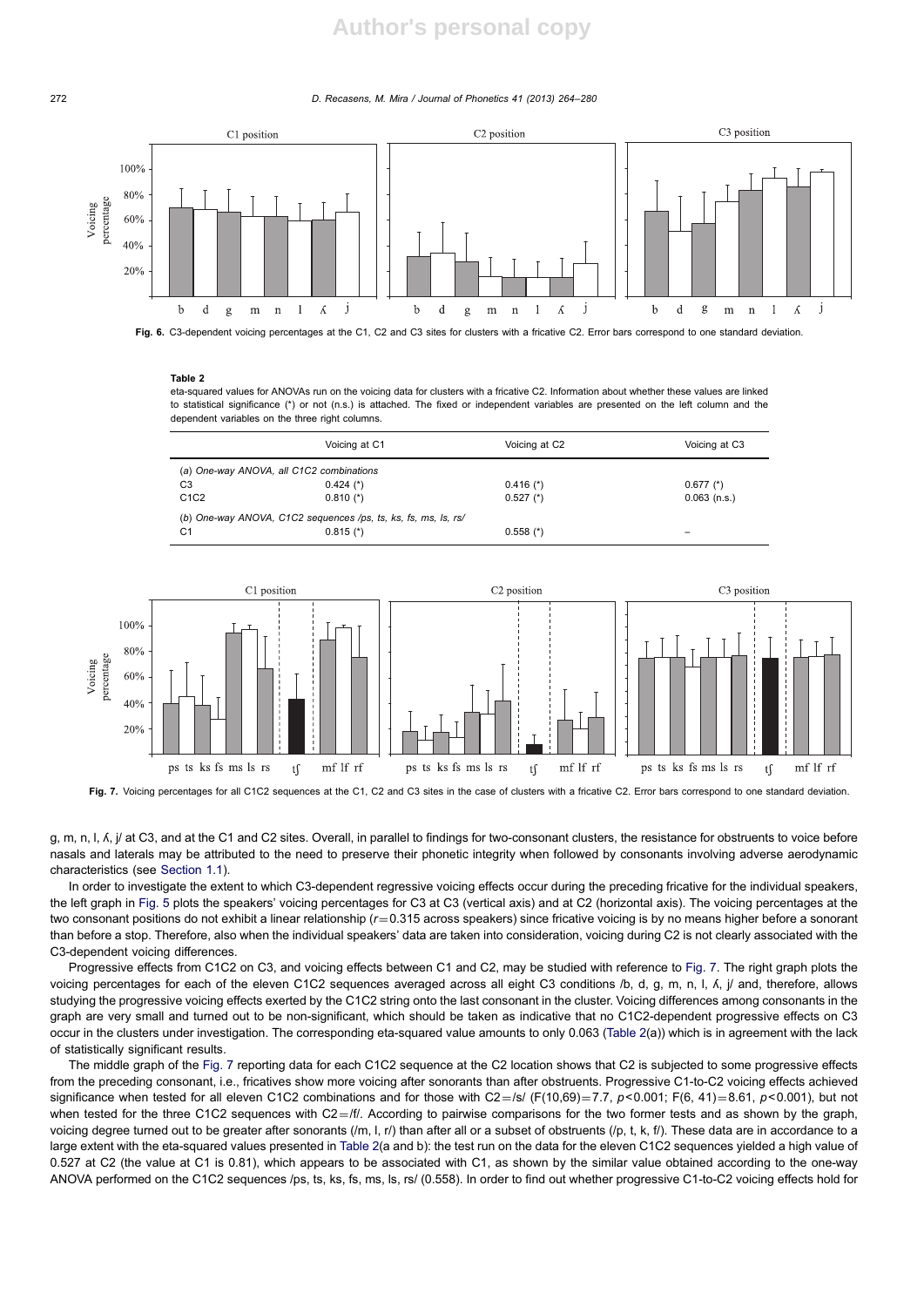the individual speakers, the right graph in Fig. 5 plots C1-dependent voicing percentages at C1 (vertical axis) against those at C2 (horizontal axis) for all speakers. The two voicing percentages are positively correlated  $(r=0.660)$  since, analogously to the cross-speaker scenario, an increase in voicing among consonants placed at the C1 site causes the degree of voicing during the following fricative to increase.

As for the regressive C2-to-C1 effects and in line with the significant voicing differences obtained during C2 (see Section 3.1.1.1), the initial expectation is that  $C2 = /s/$  should cause some more voicing than  $C2 = /f/$  to occur during C1. The left graph of Fig. 7 shows instead that voicing during C1 varies according to whether C1 is sonorant or obstruent, not depending on whether C2 is /f/, /s/ or /f/, and therefore that no regressive C2-to-C1 voicing effects take place in Catalan clusters with a fricative C2. Statistical analyses reveal no significant voicing differences between  $C2 = f f$  and C2=/s/ during C1=/m, l, r/, nor between C2=/s/ and C2=/ $\int$ / during preceding /t/.

### 3.1.2. Clusters with a stop C2

3.1.2.1. Voicing degree and coarticulation resistance. In parallel to clusters with a fricative C2, a main C3 effect at the C3 location (F(9, 63) = 13.45,  $p$ <0.001) was related to higher voicing percentages for nasals, laterals and approximants than for stops, fricatives and the trill: /m, n, l, K, j/ (80–95%) >/b, d, g, z, r/ (45.4–58.9%) (see Fig. 8, right graph). Stop voicing varied as a function of place of articulation in the progression /b, d/ (58%) >/g/ (45.4%), though only the difference between /d/ and /g/ achieved significance. Lower voicing percentages for /b, d, g/ in clusters with a stop C2 than in those with a fricative C2 follow from differences in lenition degree, i.e., /b, d, g/ turned out to lenite less often after a stop (24.5% for /g/, and only 3.8% for /b/ and 4.2% for /d/) than after a fricative (71.7% for /g/, 47.2% for /b/ and 42% for /d/). Analogously to the clusters with a fricative C2, voicing percentages were much higher for the approximant vs stop realizations of /g/ (70.9% vs 35.5%). Moreover, the C3 voicing percentages turned out to be also higher for sonorants (filled symbol) than for obstruents and /r/ (empty symbol) when data for all eight individual speakers are taken into consideration (Fig. 9, left graph, vertical axis). In sum, differences in voicing during C3 vary essentially in the same progression as for clusters with a fricative C2 and may be taken as an index of voicing coarticulation resistance (see also voicing data for sonorants vs obstruents at the C1 position below).

As shown by mean data across contextual conditions in the middle graph of Fig. 8, voicing values for the stop C2 resemble those for fricatives in the same position in being less than 40–50%. C2 was slightly higher for /p/ (52.9%, 40.2% and 6.1% after /l, r, s/, respectively) than for /k/ (51.7%, 33.3% and 5.8%) though this difference did not reach significance. The speaker-dependent differences for the stop proceeded in a similar way to the fricative clusters, i.e., voicing percentages were lower for EV (10.20%), SO (14.31%), MO (17.50%), MA (22.44%) and PE (33.56%) than for VA (66.29%), DR (46.60%) and LO (43.33%).

As revealed by the left graph of the figure, the voicing values for consonants placed at the C1 position yielded a significant difference (F(2, 35) = 152.46, p<0.001) which, as expected, was related to more voicing for the lateral /l/ (99%) than for the rhotic /r/ (70–77%), and least voicing for the fricative /s/ (11–23%).

Analogously to the scenario for clusters with a fricative C2, the fact that syllable-final obstruents in clusters with a stop C2 exhibit very low voicing percentages do not seem to corroborate the validity of the regressive Catalan assimilation voicing rule.

3.1.2.2. Voicing coarticulation aggressiveness. Patterns of voicing coarticulation for clusters with a stop C2 are also similar to those obtained for clusters with a fricative C2. C3-dependent differences in voicing were significantly higher for /d,  $z/$  >/m, r/ at C2 (F(9, 63)=4.16, p<0.001), and did not achieve significance at C1 (Fig. 10, middle and left graphs). Moreover, voicing differences between lenited and non-lenited realizations of C3=/g/ could be traced to some extent only during the preceding consonant (46.57% vs 34.3%). As also reported in Section 3.1.1.2, these C3-dependent differences behaved as expected in some cases (i.e., regressive voicing was maximal for /j/ and minimal for /r/, and greater for the approximant vs stop realizations of /b, d, g/) but not in others (i.e., nasals and laterals exhibited maximal voicing at C3 while causing minimal voicing to occur during C2). In line with these results, eta-squared values shown in Table 3(a) indicate that C3 contributes much less to the voicing variability during C2 (0.373) and C1 (0.165) than during C3 (0.658). Moreover, data for the individual speakers in Fig. 9, left graph, reveal no clear relationship between the C3-dependent voicing differences at C3 and at C2  $(r=0.377)$ , i.e., in comparison to the empty symbols for obstruents, the filled symbols for sonorants are not located higher up and more to the right in the graphs.

Differences in voicing degree during C3 as a function of the preceding consonants were found to be non-significant (see Fig. 11, right graph), which is consistent with the negligible eta-squared value of 0.07 in Table 3(a). Voicing effects involving C1 and C2 were also in agreement with findings reported for the clusters with a fricative C2 in that they turned out to hold at the progressive level (F(2, 35)=43.78, p<0.001) but not at the regressive level (non-significant). According to results for pairwise comparisons and as shown by the middle graph of Fig. 11, voicing during C2 decreases significantly with C1 voicing in the progression /l/ (51.7–52.9%) >/r/ (33–40%) >/s/ (6%). On the other hand, bars in the left graph show essentially no differences as a function of  $C2=|p|$  vs  $C2=|k|$  which is not surprising since the two stops were found not to differ significantly in voicing at the C2 cluster site (see Section 3.1.2.1). This difference in coarticulatory direction is reflected by the eta-squared values presented in Table 3(a and b): while



Fig. 8. Voicing percentages for C1, C2 and C3 in clusters with a stop C2 plotted at their cluster location across contextual consonants and speakers. Error bars correspond to one standard deviation.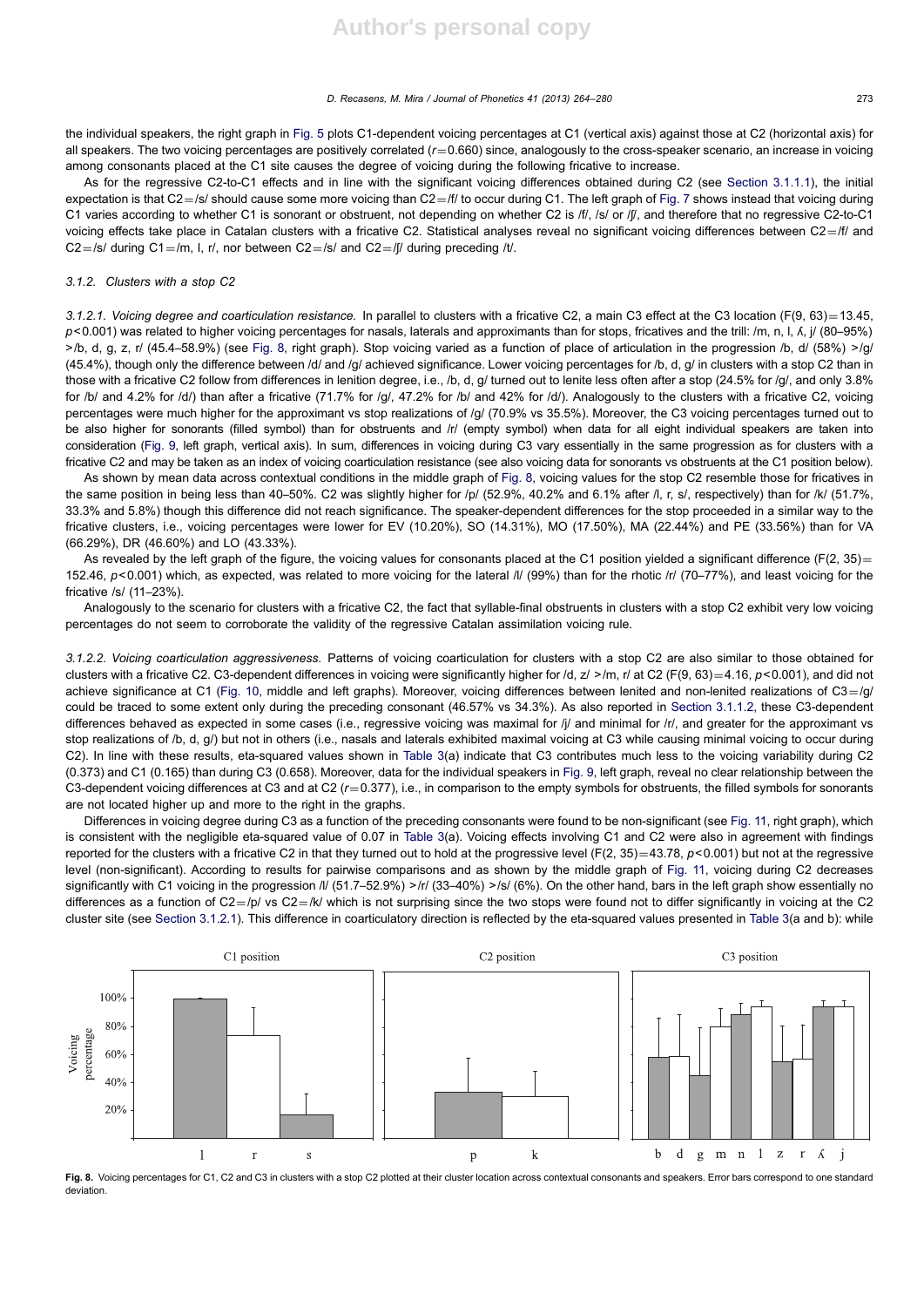

Fig. 9. Speakers' voicing percentages for clusters with a stop C2. (Left) Voicing percentages for C3 plotted at the C3 site (vertical axis) against the C2 location (horizontal axis). (Right) Voicing percentages for C1 plotted at the C1 site (vertical axis) against the C2 location (horizontal axis).



Fig. 10. C3-dependent voicing percentages at the C1, C2 and C3 sites for clusters with a stop C2. Error bars correspond to one standard deviation.

#### Table 3

eta-squared values for ANOVAs run on the voicing data for clusters with a stop C2. Information about whether these values are linked to statistical significance (\*) or not (n.s.) is attached. The fixed or independent variables are presented on the left column and the dependent variables on the three right columns.

|                                           | Voicing at C1  | Voicing at C2  | Voicing at C3  |
|-------------------------------------------|----------------|----------------|----------------|
| (a) One-way ANOVAs, all C1C2 combinations |                |                |                |
| C <sub>3</sub>                            | $0.165$ (n.s.) | $0.373$ (*)    | $0.658$ (*)    |
| C <sub>1</sub> C <sub>2</sub>             | $0.898$ (*)    | $0.717$ (*)    | $0.070$ (n.s.) |
| (b) Two-way ANOVAs, all C1C2 combinations |                |                |                |
| C <sub>1</sub>                            | $0.925$ (*)    | $0.772$ (*)    | -              |
| C <sub>2</sub>                            | $0.292$ (n.s.) | $0.055$ (n.s.) |                |

the one-way ANOVAs run on all six C1C2 sequences yielded high values at C1 (0.898) and at C2 (0.717), values obtained for the two-way ANOVAs show that the contribution of C1 is much greater than that of C2 not only at the first consonant position (contribution of  $C1 = 0.925$ , contribution of  $C2$ =0.292) but at the second consonant position as well (contribution of C1=0.772, contribution of C2=0.055). The prominence of the C1-to-C2 voicing effects is also in accordance with data for all individual speakers reported in Fig. 9, right graph, revealing a high correlation between voicing degree at the two consonant sites decreasing in the progression  $11$  >/r/ > /s/ (r=0.736).

### 3.2. Other voicing cues

Consonant and vowel duration for the cluster pairs listed in Appendix 2 happened to vary as a function of the C3 voicing status in several instances. Regarding the stop+/s/+stop clusters, C3 was significantly longer if underlyingly voiceless than underlyingly voiced (F(1, 15)=8.03,  $p$ <0.05) though, as revealed by a significant voicing x place interaction and as shown in the top three graphs of Fig. 12, this duration difference holds for /p/ vs /b/ and for /t/ vs /d/ in the case of the /psb/-/psp/ and /tsd/-/tst/ pairs (left and middle graphs) but not for /k/ vs /g/ in the case of the /ksg/-/ksk/ pair (right graph). The fact that Catalan voiced stops are realized more often as approximants than as stops when preceded by a fricative should contribute to this duration contrast since approximants are more prone to stay voiced than their stop correlates (see Section 3.1.1). Most importantly, for all three cluster pairs and as shown in the same graphs,  $C2 = |s|$  duration is affected by the C3 voicing status as predicted: the fricative was significantly longer when C3 is voiceless than when it is voiced (F(1, 15)=12.45,  $p<0.01$ ). However, C1 and V did not exhibit significant differences in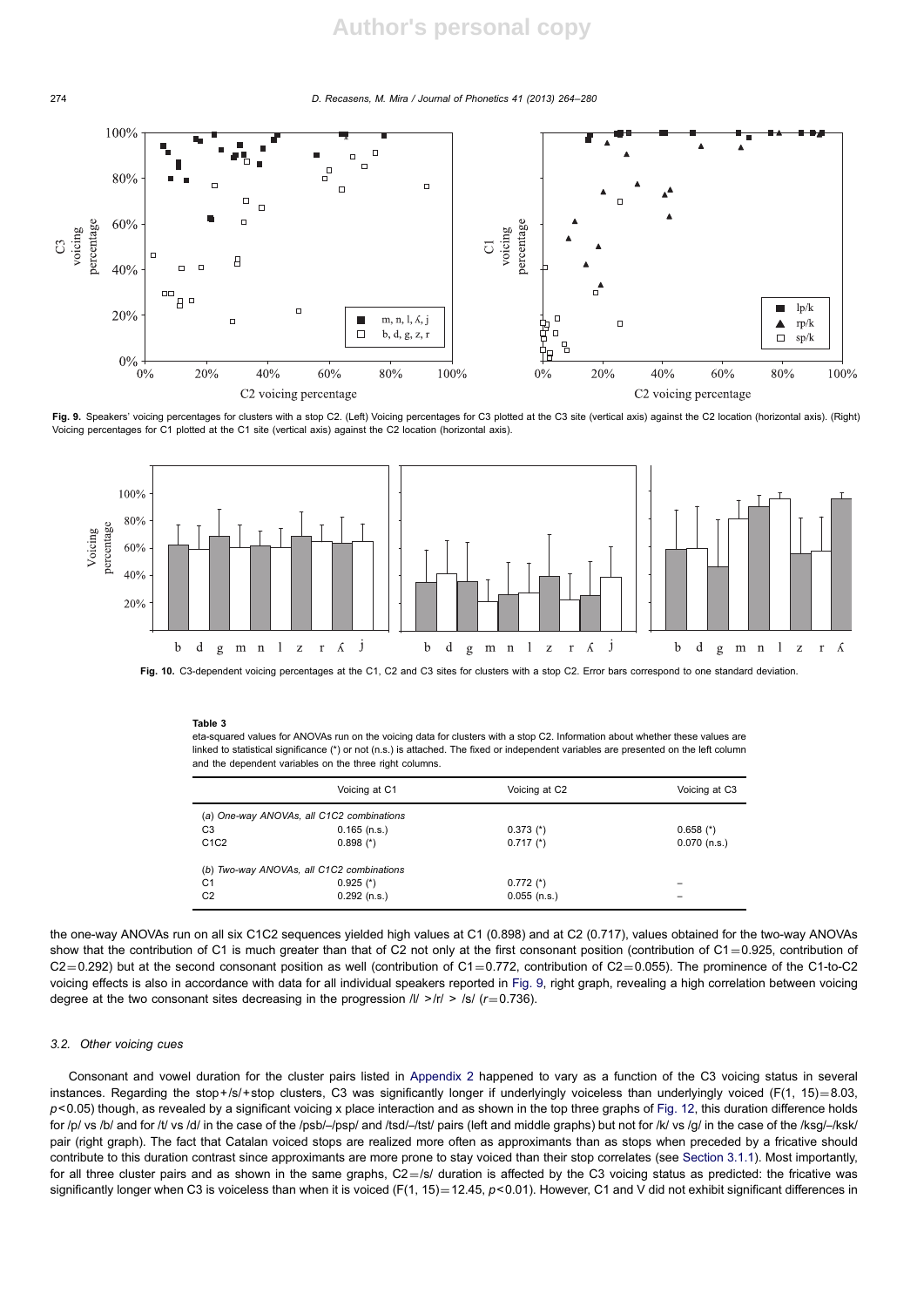

Fig. 11. Voicing percentages for all C1C2 sequences at the C1, C2 and C3 sites in the case of clusters with a stop C2. Error bars correspond to one standard deviation..



Fig. 12. V, C1, C2 and C3 duration values as a function of C3 voicing in three stop +/s/+ stop cluster pairs (top) and a /l/+ stop+fricative pair (bottom). Error bars correspond to one standard deviation.

duration as a function of C3 voicing. Moreover, the C3 stop burst was longer for /p, t, k/ in the clusters /psp, tst, ksk/ (14.64 ms, 20.08 ms, 24.90 ms) than for /b, d, g/ in those tokens of the clusters /psb, tsd, ksg/ where C3 exhibits a stop realization (10.27 ms, 14.47 ms, 19.33 ms), and this difference reached statistical significance (F(1, 15)=54.91,  $p$ <0.001).

As for the /l/+stop+fricative cluster pair (Fig. 12, bottom graph), C3=/s/ turned out to be significantly longer than C3=/z/ (F(1, 3)=15.03, p <0.05), and C2=/p/ was significantly longer, not shorter, before the voiced fricative than before the voiceless one (F(1, 3) = 14.39, p < 0.05). C1 and V duration yielded no significant differences as a function of C3 voicing.

The intensity level of the /s/ frication noise was also affected by voicing. Thus, as shown in Fig. 13 (top graphs),  $C2 = /s/$  was found to exhibit a significantly higher energy level before a voiceless vs voiced C3 in all three stop+/s/+stop cluster pairs (absolute energy: F(1, 15) = 15.90,  $p$ <0.001; relative energy: F(1, 15)=27.88, p<0.001). Regarding the /l/+stop+fricative sequences, a slightly higher absolute and relative energy level for C3=/s/ than for  $C3 = |z|$  (Fig. 13, bottom graphs) did not achieve significance.

### 4. Summary and discussion

In comparison with two-consonant clusters (Recasens & Mira, 2012), data for three-consonant clusters reported in the present investigation show lower percentages of vocal fold vibration in all three consonants as a general rule. Thus, voicing percentages across speakers and contextual conditions for syllable final obstruents subjected to voicing assimilation amounted to 5–45% in CCC sequences and to 30–45% in CC sequences in the case of fricatives, and to 5–55% in three-consonant clusters and to 55–60% in two-consonant clusters in the case of stops. In line with modeling work on voicing in consonants and consonant sequences (Westbury & Keating, 1986), these percentages confirm the hypothesis that voicing degree should decrease with the number of consonants in the cluster and thus with an increase in the aerodynamic and articulatory demands involved.

Consonant voicing percentages in three-consonant clusters differ considerably as a function of manner and place of articulation. Both at C3 and at C1 (also for obstruents located in the C2 position when compared with the preceding and following sonorants), the vocal fold vibration period varies in duration in the progression nasals, laterals, approximants>stops, fricatives. Moreover, in agreement with data for two-consonant clusters, fricatives were found to show less voicing than stops in syllable final position but not syllable initially where fricatives and stops are underlyingly voiced. A trend for fricatives to exhibit less voicing than stops syllable finally may be attributed to the larger amplitude of the devoicing gesture for the former vs the latter consonant class. The rhotic /r/ is partly voiceless when realized as a two- or three-contact trill in C3 position, and shows intermediate voicing values between those for nasals and laterals, and for stops, when occurring before a heterosyllabic consonant presumably because it exhibits one- and, less often, two-contact trill-like realizations in this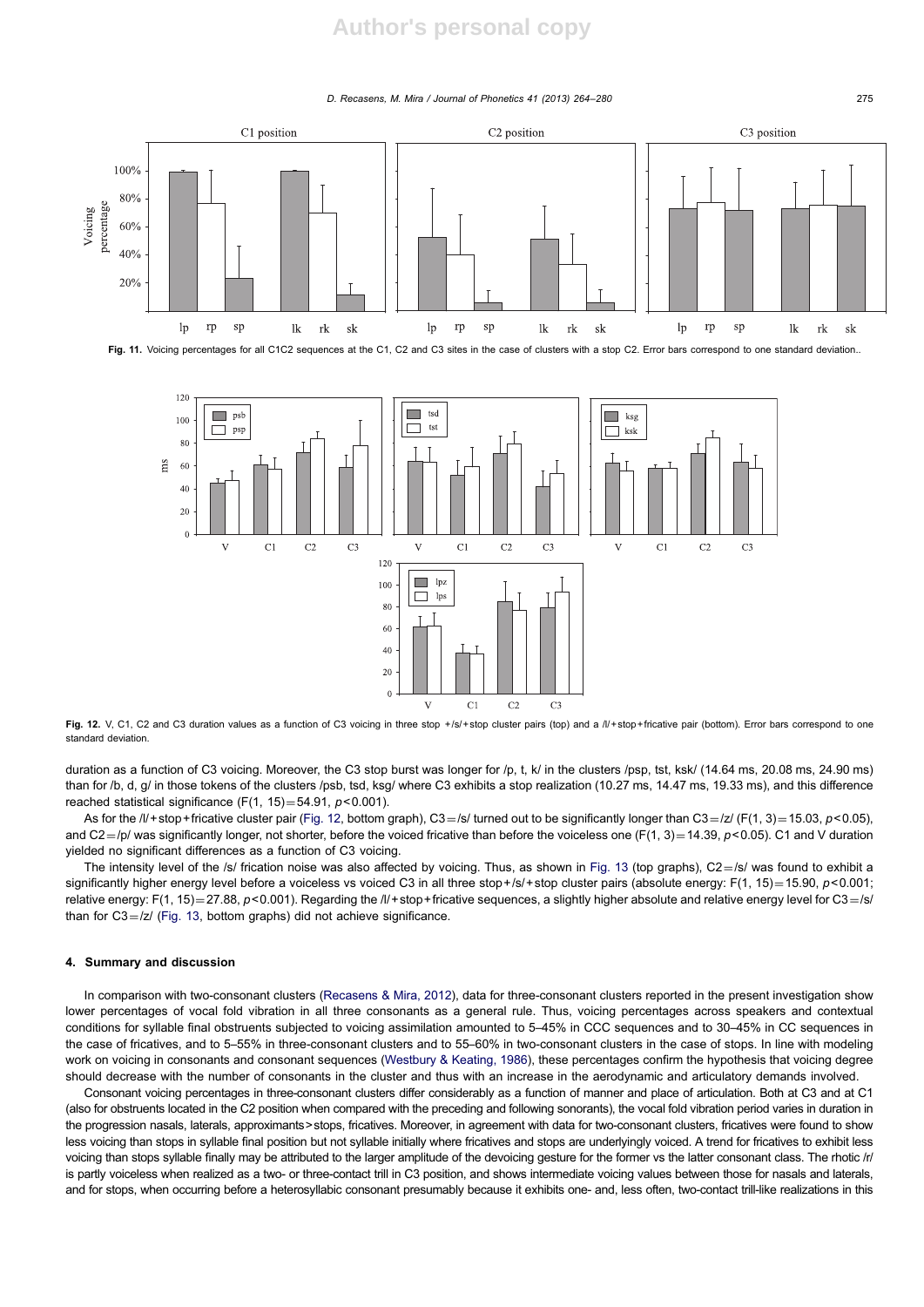#### 276 D. Recasens, M. Mira / Journal of Phonetics 41 (2013) 264–280



Fig. 13. Absolute and relative energy values for C2=/s/ as a function of C3 voicing in three stop +/s/+ stop cluster pairs (top), and for C3=/z/ and /s/ in a /lpz/-/lps/ pair (bottom). Error bars correspond to one standard deviation.

case (see Section 2.2.1). The reason for this voicing characteristic is to be sought in the fact that setting the tongue tip into vibration for well-formed trills involves stringent aerodynamic requirements which conflict with voicing to a larger extent, i.e., a sufficient supraglottal pressure level, some tongue predorsum lowering and postdorsum retraction, and the appropriate tongue muscle tension (Solé, 2002). This argues in support of the view that trills are special with regard to other sonorants in that they require a high intraoral pressure level and are not produced with unimpeded airflow, and may also account for why /r/ does not induce much regressive voicing in the preceding obstruent(s). Moreover, in agreement with data reported in our previous study, the voicing percentages turned out to increase with closure or constriction anteriority for stops in some cases, i.e., the vocal fold vibration period was longer for /b/ than for /d, g/ or for /b, d/ than for /g/ at the C3 site and slightly, though not significantly longer for /p/ vs /k/ at the C2 site (there were no voicing differences among C1 = /p, t, k/). As for fricatives, voicing was less, not more for C2 = /f/ than for C2 = /s/ in spite of the labiodental being more anterior than the alveolar due perhaps to restrictions on the occurrence of  $f/$  in word final position in Catalan (see Section 1.1).

Voicing coarticulation effects from specific consonants on others yielded little support for the Catalan regressive voicing rule. The contribution of C3 to voicing in the preceding syllable/word final consonants was relatively small and did not always agree with the initial prediction that regressive voicing should increase with voicing degree in the triggering consonant. In particular, there was little voicing during obstruents when followed by a nasal or a lateral perhaps in order to allow for sufficient intraoral pressure build-up for the generation of turbulent airflow and a burst which could be impaired by anticipatory nasalization for nasals and an earlier apical constriction for laterals (see Section 1.1). Duration data reveal that the effect in question may be accompanied by C2 shortening mostly when C3 is a nasal. C3-dependent regressive effects were more in agreement with the DAC model in other cases, e.g., there was little regressive voicing for /r/, and more regressive voicing for approximant vs stop realizations of /b, d, g/. C3-dependent voicing effects hardly extended into C1.

The patterns of voicing interaction between C1 and C2 lend some support to the hypothesis that voicing effects should be stronger if involving consonants located within the same syllable and word (i.e., C1 and C2) than across a syllable and word boundary (i.e., C1 or C2, and C3). As for the cross-syllabic effects and in addition to the finding of weak or no C3-dependent voicing assimilation, no progressive C1C2-dependent voicing differences were found to occur during C3. On the other hand, intrasyllabic voicing effects applied at the progressive level but not at the regressive level: the period of vocal fold vibration during  $C2 = /s$ /was longer after sonorants than after obstruents, and voicing percentages during a stop C2 also varied with C1 voicing in the progression  $\frac{1}{l}$  >/r/ > /s/. While differing a great deal regarding the amount of voicing for syllable final obstruents, all or most individual speakers were in agreement with the patterns of voicing coarticulation just mentioned.

In addition to vocal fold vibration, results reported in this paper show that voicing assimilation may be signaled by segmental duration and intensity. In particular, there was a clear trend for  $C2 = /s/$  to be longer and more intense, and for  $C2 = /p/$  to be shorter, before a voiceless vs voiced C3. These same C2 duration differences were found to hold for CC clusters in our previous study (see Introduction). C3 stop burst duration was also greater for clusters with a voiceless C3 than for those with a voiced C3 in stop+/s/+stop clusters. Duration effects associated with the C3 voicing distinction could not be traced, however, during C1 or the vowel preceding the cluster. These segment duration and intensity data suggest that speakers of languages where voiced stops exhibit voicing lead may use not only vocal fold vibration but other phonetic characteristics that depend more closely on air pressure and airflow for cueing the voicing contrast in clusters. Morever, in line with the vocal fold vibration data, this trend was found not to hold for long-distance duration effects occurring two or more phonetic segments away from the trigger.

The vocal fold vibration and segmental duration and intensity data just summarized indicate that, contrary to current descriptive and phonological accounts, voicing assimilation in Catalan three-consonant clusters with a voiced C3 cannot be modeled as a purely regressive process (Wheeler, 2005). C3-dependent regressive voicing effects occur less than predicted by the phonological rule: obstruents are mostly voiceless when ocurring in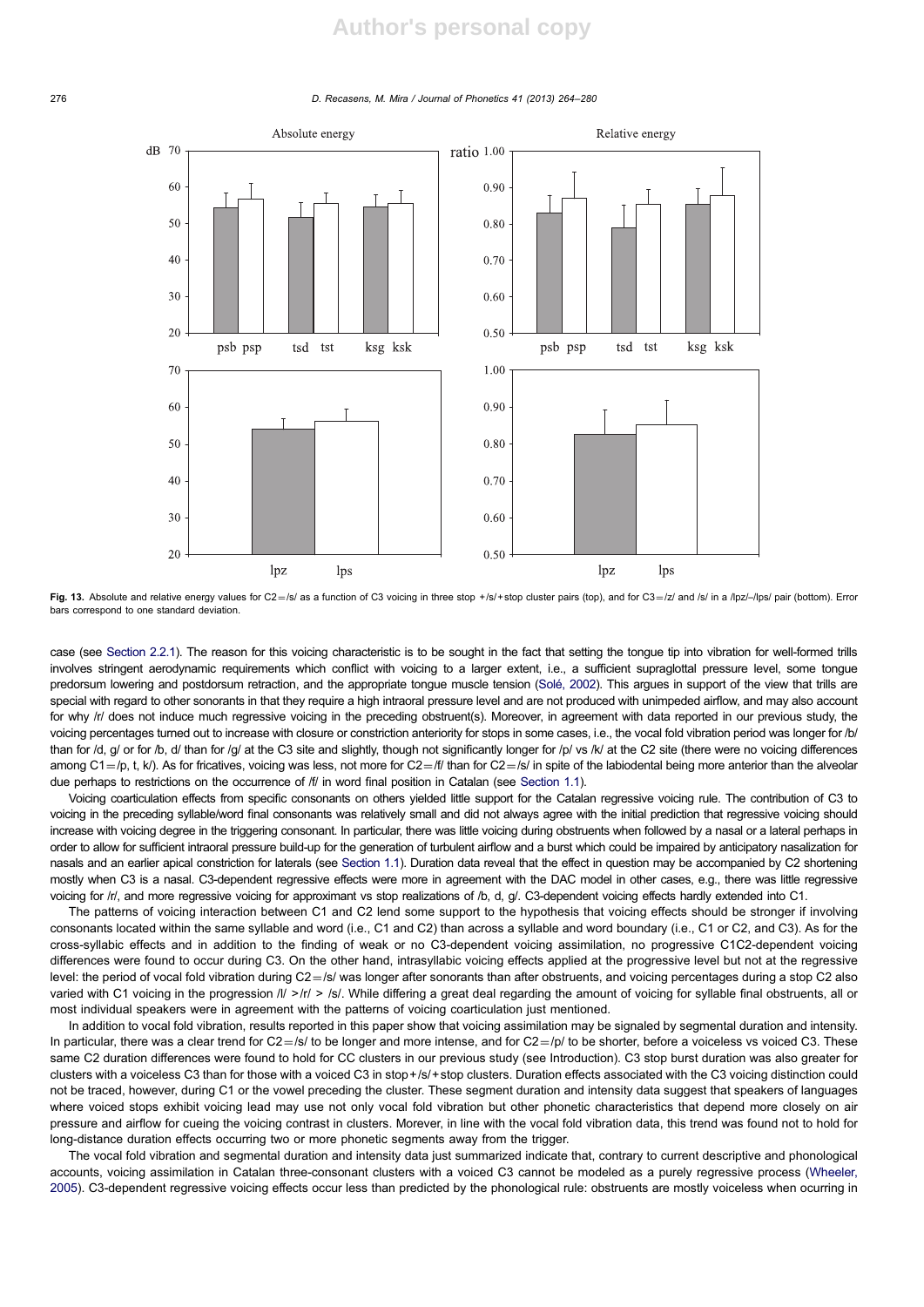C1 and C2 position, and effects extend to some extent into C2 but barely into C1. Segmental duration and intensity data also indicate a quite restricted regressive assimilation scenario: C2 duration, but not C1 or preceding vowel duration, was found to vary with the C3 voicing contrast, and a relationship between /s/ intensity and underlying voicing was found to hold for C2 as well. Vocal fold vibration data provide some support for voicing dependency between C1 and C2 and thus consonants placed in the same syllable final position. It thus appears that, as for other processes such as stop epenthesis (see Section 1), voicing assimilation may be conditioned by syllable and word affiliation. Moreover, considerable voicing effects between the two syllable final consonants occur at the progressive but not at the regressive level. Failure for regressive effects between those two consonants to occur is due most probably to the fact that obstruents placed at the C2 position show little voicing and differ little in voicing degree.

An interpretation of the voicing data for three-consonant clusters will be carried out next with reference to the voicing data for Catalan twoconsonant clusters reported in Recasens and Mira (2012). Voicing data for CC sequences indicate that, even when vocal fold vibration is partially or almost fully absent during an obstruent C1, segmental duration and intensity may be used by speakers as voicing cues. Therefore, it may be claimed that voicing assimilation is at work systematically in heterosyllabic two-consonant sequences even in the case of speakers showing little vocal fold vibration. There are good reasons to call into question the notion that regressive voicing assimilation in Catalan CCC sequences operates as specified by the phonological rule. This is so since, while, in parallel to two-consonant sequences, C3-dependent regressive voicing in three-consonant clusters applies to a greater or lesser extent to C2, the process does not extend to distant C1. Moreover, voicing coarticulation operates between C1 and C2 rather than between C3 and C2, i.e., effects occurring within the same syllable (at the progressive level) are more prominent than those taking place across a syllable boundary and conforming to the phonological rule (regressive C3-to-C2 effects).

In sum, experimental data throw new light on the patterns of voicing assimilation in complex consonant clusters in Catalan (and possibly in other languages with heterosyllabic three-consonant clusters and voiced stops with negative VOT), while drawing attention to the fact that these patterns cannot be formulated simply by stating that voicing assimilation is a long-distance process ruled by the last consonant in the cluster. Instead, data reported in this paper suggest that voicing adaptation may occur both at the regressive and progressive levels, affects consecutive segments rather than distant ones both regarding vocal fold vibration and segmental duration and intensity, and is determined by consonant place and manner of articulation and by syllable/word affiliation.

### Acknowledgments

This research was supported by project FFI2009-09339 of the Spanish Ministry of Science and Innovation and FEDER, by the ICREA Academia program, and by project 2009SGR3 of the Catalan Government. We would like to thank three reviewers and the Associate Editor Taehong Cho for valuable suggestions on previous versions of the manuscript.

### Appendix 1

| Fricative C <sub>2</sub>           |                                   |                                                |
|------------------------------------|-----------------------------------|------------------------------------------------|
| $1.$ /psb/                         | ara ens porten els taps baixos    | "they bring us the low corks now"              |
| $2.$ /psd/                         | et vendrà aquests xarops dolços   | "he/she will sell you these sweet syrups"      |
| $3.$ /psg/                         | de regal sempre reps gots         | "he/she always receives glasses as a gift"     |
| 4. $/psm/$                         | asseca'ls aquests taps molls      | "dry these wet corks"                          |
| $5.$ /psn/                         | ara posa-hi els taps nous         | "put the new corks over there now"             |
| $6.$ /psl/                         | de la granja tu reps làctics      | "you get dairy products from the farm"         |
| 7. /ps//                           | renta'ls bé aquests draps llargs  | "wash these long cloths well"                  |
| 8. /psj/                           | de regal sempre reps iots         | "you always receive yachts as a gift"          |
| $9.$ /tsb/                         | es tracta de debats bàsics        | "these are basic debates"                      |
| $10.$ /tsd/                        | aquestes són edats dolces         | "these are sweet ages"                         |
| 11. /tsg/                          | hi formaren soldats gals          | "they trained French soldiers over there"      |
| 12. /tsm/                          | m'agraden els calçats macos       | "I like nice footwear"                         |
| $13.$ /tsn/                        | cal posar-se calçats nous         | "one must use new footwear"                    |
| $14.$ /tsl/                        | hi havia molts soldats laics      | "there were many secular soldiers"             |
| 15. $ $ ts $\Lambda$ /             | escrigueren dos mots llargs       | "they wrote two long words"                    |
| 16. $/tsi/$                        | van conèixer aquells fets ianquis | "they learned about those American deeds"      |
| 17. $/t/b/$                        | al got posa-m'hi un raig bo       | "pour a good drop of wine into my glass"       |
| 18. $/t/d/$                        | al got posa-m'hi un raig dolç     | "pour a sweet drop of wine into my glass"      |
| 19. $/t[q]$                        | fou a París el maig gal           | "the French May 1968 took place in Paris"      |
| 20. /t[m/                          | li regalà un estoig maco          | "he/she gave him/her a nice case as a gift"    |
| 21. / tfn/                         | li regalà un estoig nou           | "he/she gave him/her a new case as a gift"     |
| 22. /tfl/                          | no va a missa aquell boig laic    | "that mad secular fellow does not attend mass" |
| $23.$ /t $\frac{\Lambda}{\Lambda}$ | hi va caure un raig llarg         | "a long beam fell over there"                  |
| 24. /tʃj/                          | l'empresari era un boig ianqui    | "the entrepreneur was a mad American fellow"   |
| 25. /ksb/                          | em fumava uns tabacs bons         | "I used to smoke good tobacco"                 |
| 26. /ksd/                          | cal posar-hi alguns tocs dolços   | "one should give it a sweet buzz"              |
| 27. /ksq/                          | li regalà uns jocs gals           | "he/she gave him/her French games as a gift"   |
| 28. /ksm/                          | asseca'ls aquests sacs molls      | "dry these wet sacks"                          |
| 29. /ksn/                          | posa'ls dins aquests sacs nous    | "put them inside these new sacks"              |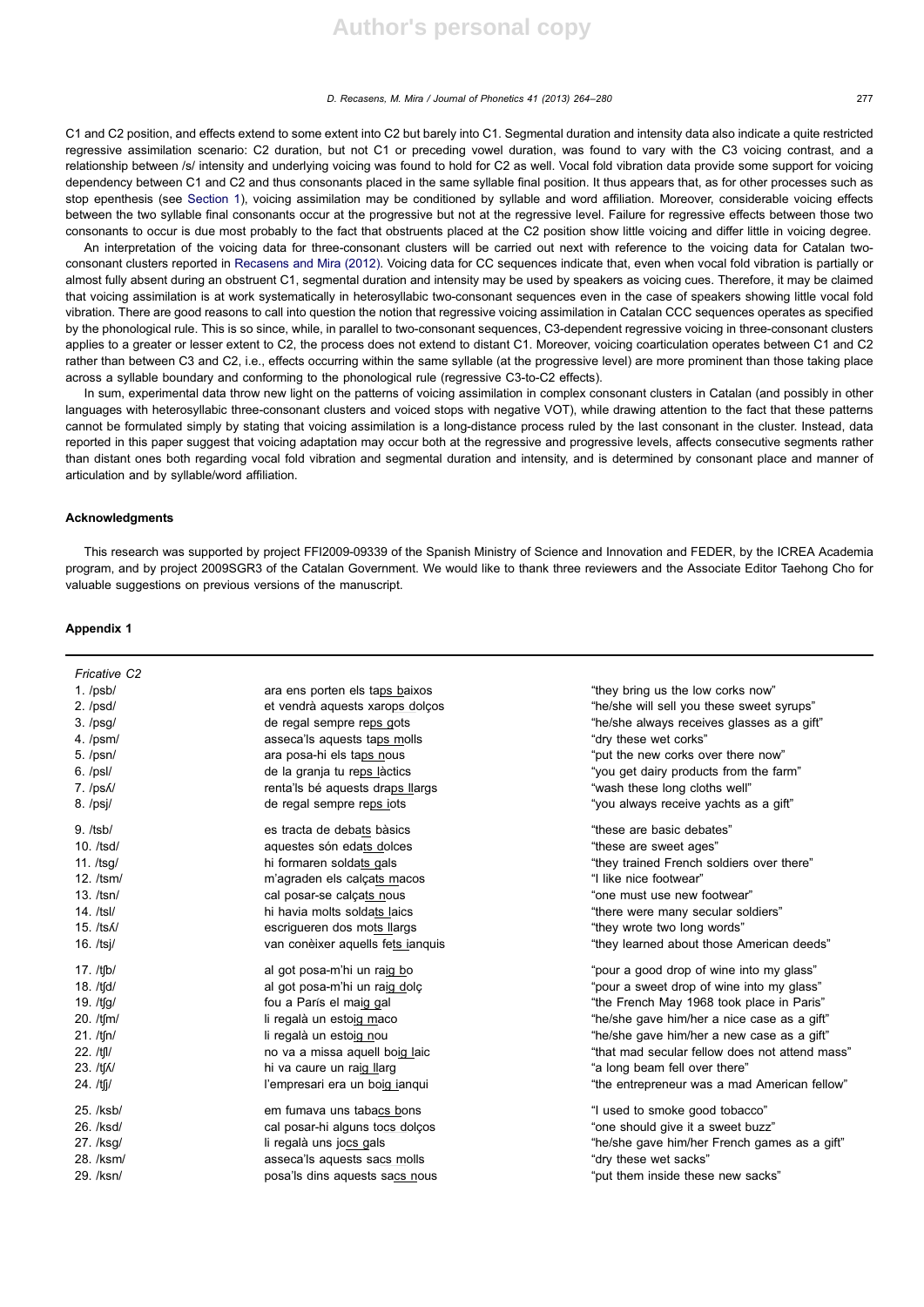### 278 D. Recasens, M. Mira / Journal of Phonetics 41 (2013) 264–280

| 30. /ksl/          | van expulsar aquells txecs laics     | "they expelled those secular Czech fellows"     |
|--------------------|--------------------------------------|-------------------------------------------------|
| 31. /ks//          | han talat doscents socs llargs       | "they have cut down two hundred trunks"         |
| 32. /ksj/          | sempre fuma tabacs janquis           | "he/she always smokes American tobacco"         |
| 33. /fsb/          | a la cuina hi ha xefs bascos         | "there are Basque chefs at the kitchen"         |
| 34. /fsd/          | d'allí en sortien bafs dolços        | "some sweet steam was going out of the kitchen" |
| 35. /fsg/          | l'any vinent tindrem xefs gals       | "we will have French chefs next year"           |
| 36. /fsm/          | preferiria xefs macos                | "I would prefer nice chefs"                     |
| 37. /fsn/          | contractàrem dos xefs nous           | "we hired two new chefs"                        |
| 38. /fsl/          | preferiria xefs laics                | "I would prefer secular chefs"                  |
| 39. /fs/           | a la cuina hi ha xefs llargs         | "there are tall chefs at the kitchen"           |
| 40. /fsi/          | no m'agraden els xefs ianquis        | "I do not like American chefs"                  |
| 41. /lfb/          | aquest és un escalf bo               | "this is a good warming"                        |
| 42. /lfd/          | aquest és un escalf dolç             | "this is a sweet warming"                       |
| 43. $/$ Ifg $/$    | hi jugaren un golf gal               | "they played French golf over there"            |
| 44. /lfm/          | aquest sí que és un golf maco        | "this is indeed a nice gulf"                    |
| 45. /lfn/          | hi jugaren un golf nou               | "they played new golf over there"               |
| 46. /lfl/          | hi jugaren un golf lògic             | "they played efficient golf over there"         |
| 47. /lf <i>k</i> / | divisaren un golf llarg              | "they descried a long gulf"                     |
| 48. /lfj/          | hi jugaren un golf janqui            | "they played American golf over there"          |
| 49. /lsb/          | utilitzaren pals baixos              | "they used low sticks"                          |
| 50. /lsd/          | hi ballaren un vals dolç             | "they danced a sweet vals over there"           |
| $51.$ /lsg/        | hi ballaren un vals gal              | "they danced a French vals over there"          |
| 52. /lsm/          | agafaren uns pals molls              | "they grasped some wet sticks"                  |
| $53.$ /lsn/        | agafaren uns pals nous               | "they grasped some new sticks"                  |
| 54. /lsl/          | utilitzaren pals lats                | "they used large sticks"                        |
| 55. /ls/           | utilitzaren pals llargs              | "they used long sticks"                         |
| 56. /lsj/          | ells ballaren uns vals janqui        | "they danced an American vals"                  |
| 57. /rfb/          | al castell hi ha un serf basc        | "there is a Basque servant in the castle"       |
| 58. /rfd/          | al castell hi ha un serf dolç        | "there is a sweet servant in the castle"        |
| 59. /rfg/          | al castell hi ha un serf gal         | "there is a French servant in the castle"       |
| $60.$ /rfm/        | al castell hi ha un serf maco        | "there is a handsome servant in the castle"     |
| $61.$ /rfn/        | al castell hi ha un serf nou         | "there is a new servant in the castle"          |
| $62.$ /rfl/        | al castell hi ha un serf làbil       | "there is a labile servant in the castle"       |
| 63. /rf//          | al castell hi ha un serf llarg       | "there is a tall servant in the castle"         |
| 64./rfj/           | al castell hi ha un serf janqui      | "there is an American servant in the castle"    |
| 65./rsb/           | no em serveixen els ars baixos       | "low rings are of no use to me"                 |
| 66. /rsd/          | les seves eren llars dolces          | "hers were sweet homes"                         |
| 67. /rsg/          | no hi ha ningú als bars gals         | "there is no one at the French bars"            |
| 68. /rsm/          | agafaren uns ars molls               | "they grasped some wet rings"                   |
| 69./rsn/           | agafaren uns ars nous                | "they grasped some new rings"                   |
| 70. /rsl/          | hi descobriren fars lats             | "they discovered large lighthouses"             |
| 71. /rs//          | els dels poble són bars llargs       | "the village bars are long"                     |
| 72. /rsj/          | aquelles eren llars janquis          | "those were American homes"                     |
| 73./mfb/           | el nostre fou un triomf bo           | "ours was a good victory"                       |
| 74. /mfd/          | el nostre fou un triomf dolc         | "ours was a sweet victory"                      |
| 75. /mfg/          | celebraren el triomf gal             | "they celebrated the French victory"            |
| 76./mfm/           | el nostre fou un triomf maco         | "ours was a pleasant victory"                   |
| 77./mfn/           | el nostre fou un triomf nou          | "ours was a new victory"                        |
| 78. /mfl/          | el nostre fou un triomf lògic        | "ours was a reasonable victory"                 |
| 79. /mf <i>N</i>   | aquell fou un triomf llunyà          | "that was a distant victory"                    |
| 80. /mfj/          | celebraren el triomf ianqui          | "they celebrated the American victory"          |
| 81./msb/           | hi escamparen uns fems bons          | "they spread good manure over there"            |
| 82. /msd/          | eren millor que els fems d'au        | "those were better than poultry manure"         |
| 83. /msg/          | venen de França els fems gals        | "French manure comes from France"               |
| 84. /msm/          | escamparen uns fems macos            | "they spread good manure"                       |
| 85. /msn/          | escamparen uns fems nous             | "they spread new manure"                        |
| 86./msl/           | crec que són millor els fems làctics | "I think that dairy manure is better"           |
| 87./ms/            | cal que podi aquests rams llargs     | "I must prune these long branches"              |
| 88./msj/           | escamparen els fems ianquis          | "they spread American manure"                   |
|                    |                                      |                                                 |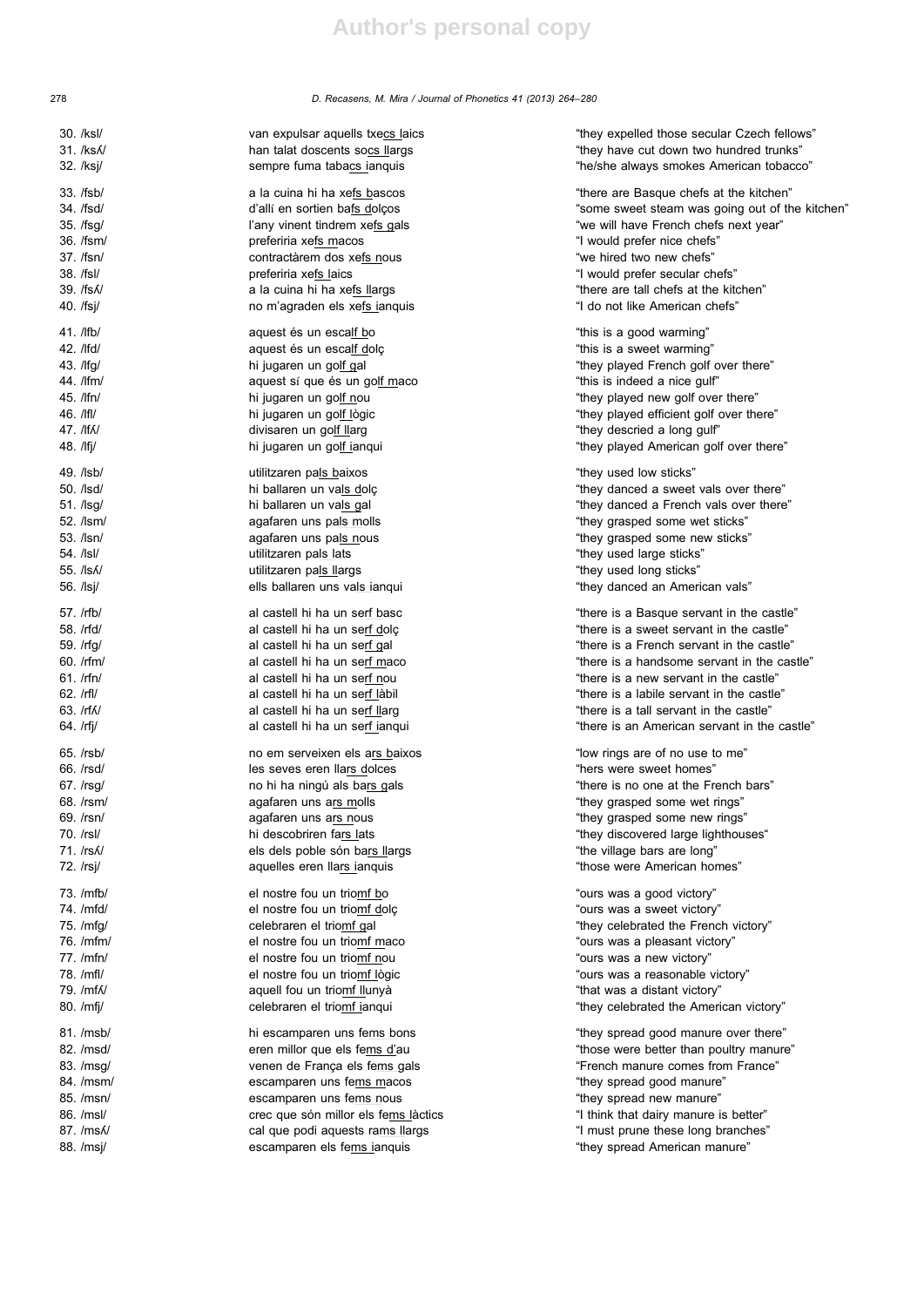| Stop C <sub>2</sub> |                                 |                                                 |
|---------------------|---------------------------------|-------------------------------------------------|
| 89. /lpd/           | no pogué matar el talp dur      | "he/she could not kill the tough mole"          |
| 90. /lpg/           | ingressaren el calb gal         | "the French bold fellow was hospitalized"       |
| 91. /lpn/           | vàrem observar el talp nou      | "we watched the new mole"                       |
| 92. /lpl/           | em va fer por aquell talp lat   | "that large mole frigthened me"                 |
| 93. /lpz/           | adquiriren un talp zebra        | "they bought a striped mole"                    |
| 94. /lpr/           | adquiriren un talp roig         | "they bought a red mole"                        |
| 95. /lp//           | hi vàrem veure un talp llarg    | "we saw a tall mole over there"                 |
| 96. /lpj/           | ingressaren el calb janqui      | "the American bold fellow was hospitalized"     |
| 97. /kb/            | necessito aquest calc bo        | "I need this good tracing"                      |
| 98. /lkd/           | per a la sopa molc dàtils       | "I grind dates for the soup"                    |
| 99. /lkm/           | en lloc de cafè molc malta      | "I grind malt instead of coffee"                |
| 100. /lkn/          | abans de sopar molc naps        | "I grind turnips before dinner"                 |
| 101. /lkl/          | aquest matí jo molc làctics     | "I am grinding dairy products this morning"     |
| 102. /lkz/          | és molt bonic el calc zebra     | "the striped tracing is very nice"              |
| 103. /lkr/          | em va vendre aquell calc roig   | "he/she sold me that red tracing"               |
| 104. /k/            | aquest sí que és un solc llarg  | "this is indeed a long furrow"                  |
| 105. /lkj/          | no m'agrada aquest calc ianqui  | "I do not like this American tracing"           |
| 106. /rpd/          | m'hi ha sortit un barb dur      | "a tough barb has come out of my skin"          |
| 107. /rpg/          | conjugaren un verb gal          | "they conjugated a French verb"                 |
| 108. /rpn/          | s'ha trobat una serp nova       | "a new snake has been found"                    |
| 109. /rpl/          | a la frase hi ha un verb lògic  | "there is a logical verb in the sentence"       |
| 110. /rpz/          | és molt bonic el corb zebra     | "the striped raven is very beatiful"            |
| 111. /rpr/          | em va fer por la serp roja      | "the red snake frigthened me"                   |
| 112. /rp//          | em va fer por la serp llarga    | "the long snake frigthened me"                  |
| 113. $/rpi/$        | al museu hi ha una serp iangui  | "there is an American snake at the museum"      |
| 114. /rkb/          | l'enquadraré amb el marc bo     | "I will put it into the good frame"             |
| 115. /rkd/          | l'enquadraré amb el marc dur    | "I will put it into the hard frame"             |
| 116. /rkm/          | inauguren el parc maco          | "they open the nice park"                       |
| 117. /rkn/          | inauguren el parc nou           | "they open the new park"                        |
| 118. /rkl/          | no hi ha esglésies al parc laic | "there aren't any churches at the secular park" |
| 119. /rkz/          | a Hongria hi ha un parc zíngar  | "there is a gypsy park in Hungary"              |
| 120. /rkr/          | l'enquadraré amb el marc rus    | "I will put it into a Russian frame"            |
| 121. /rk/           | vaig alimentar el porc llarg    | "I fed the long pig"                            |
| 122. /rkj/          | visitàrem el parc janqui        | "we visited the American park"                  |
| 123. /spd/          | de la llet surt un cresp dolç   | "a sweet skin comes out of the milk"            |
| 124. /spg/          | hi plantaren un gesp gal        | "they planted French grass"                     |
| 125. /spn/          | estrenàrem el gesp nou          | "we released the new lawn"                      |
| 126. /spl/          | a la casa hi ha un gesp lat     | "there is a large lawn at the house"            |
| 127. /spz/          | és molt bonic el gesp zebra     | "the striped lawn is very nice"                 |
| 128. /spr/          | hi plantaren un gesp roig       | "they planted red grass over there"             |
| 129. /sp//          | hi plantaren un gesp llarg      | "they planted tall grass over there"            |
| 130. /spj/          | hem comprat aquell gesp janqui  | "we have bought that American lawn"             |
| 131. /skb/          | li posaren un casc baix         | "they put a low helmet on him/her"              |
| 132. /skd/          | no es va posar aquell casc dur  | "he/she did not put on that hard helmet"        |
| 133. /skm/          | s'ha posat aquell casc maco     | "he/she put on that nice helmet"                |
| 134. /skn/          | s'ha posat aquell casc nou      | "he/she put on that new helmet"                 |
| 135. /skl/          | al museu hi ha un casc lígur    | "there is a Ligurian helmet at the museum"      |
| 136. /skz/          | és molt bonic el casc zebra     | "the striped helmet is very nice"               |
| 137. /skr/          | canvia-me'l el casc roig        | "change me the red helmet"                      |
| 138. /sk/           | el soldat porta un casc llarg   | "the soldier wears a long helmet"               |
| 139. /skj/          | és ovalat el casc ianqui        | "the American helmet is oval-shaped"            |
|                     |                                 |                                                 |

### Appendix 2

3. /tsd/ **m'agraden força els gats dolços** (1) the sweet cats ver<br>
4. /tst/ **metal and the system of the soft cats** fes carícies als gats tous fes carícies als gats tous

1. /psb/<br>
2. /psp/ de dalt es veien caps baixos<br>
2. /psp/ de dalt eren caps pàl.lids<br>
2. /psp/ de dalt eren caps pàl.lids<br>
2. /psp/ 2. *i*psp/<br>
2. *i*psp/<br>
3. /tsd/<br>
3. /tsd/<br> **a** m'agraden força els gats dolços<br> **a** those over there were pale heads"<br> **a** those over there were pale heads"